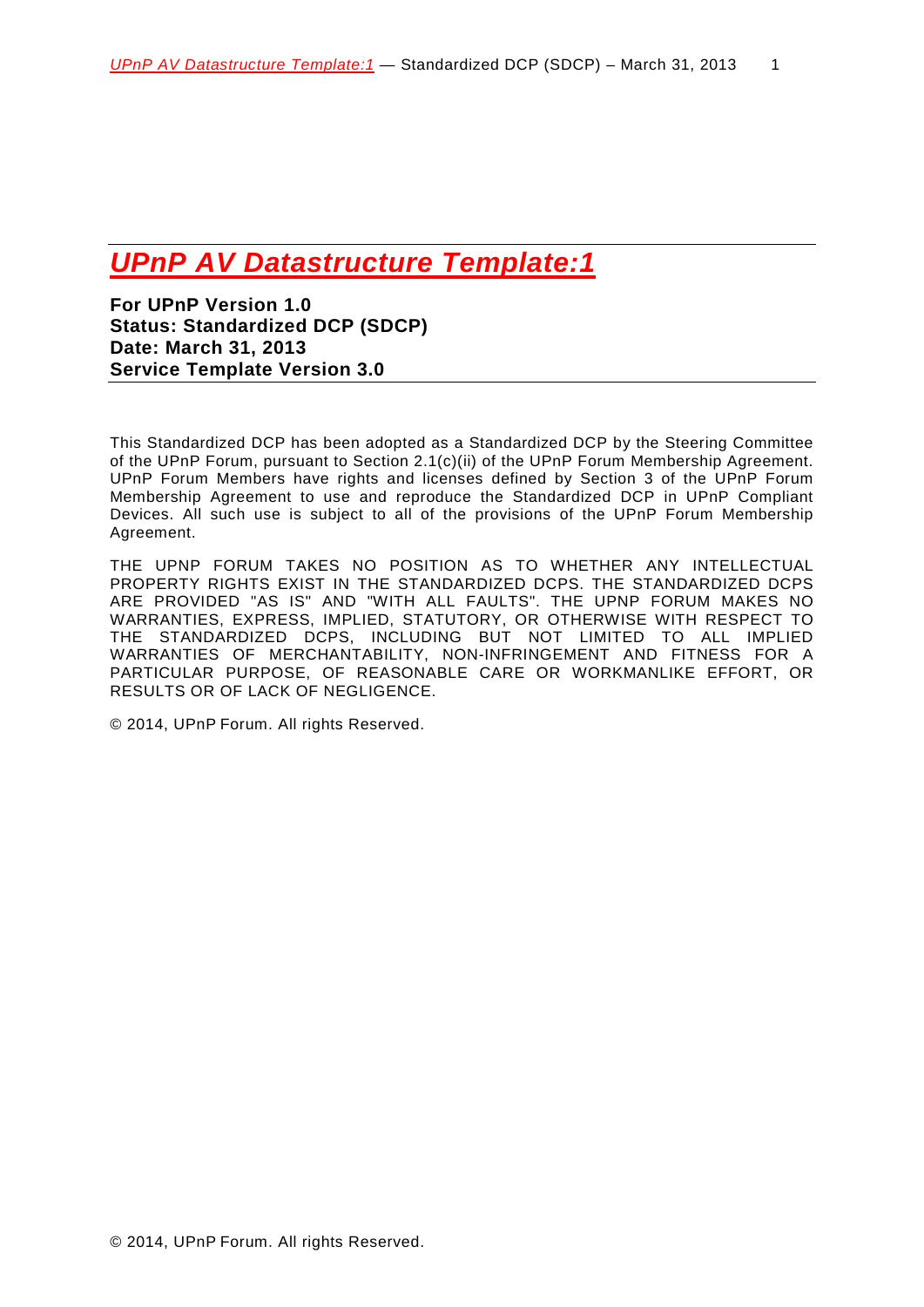| <b>Authors</b>               | Company                    |
|------------------------------|----------------------------|
| Alan Presser                 | Allegrosoft                |
| Wouter van der Beek          | Cisco Systems              |
| Gary Langille                | Echostar                   |
| <b>Gerrie Shults</b>         | <b>HP</b>                  |
| Raj Bopardikar               | Intel                      |
| Nelson Kidd                  | Intel                      |
| John Ritchie                 | Intel                      |
| Mark Walker                  | Intel                      |
| Seung R. Yang                | <b>LG Electronics</b>      |
| Sungjoon Ahn                 | <b>LG Electronics</b>      |
| Changhyun Kim                | <b>LG Electronics</b>      |
| Jack Unverferth              | Microsoft                  |
| Keith Miller (Chair)         | Nokia                      |
| Masatomo Hori                | Panasonic                  |
| <b>Matthew Ma</b>            | Panasonic                  |
| Wouter van der Beek          | Philips                    |
| Wim Bronnenberg              | Philips                    |
| Jeffrey Kang                 | Philips                    |
| Geert Knapen                 | Philips                    |
| <b>Russell Berkoff</b>       | Pioneer                    |
| Irene Shen                   | Pioneer                    |
| Russell Berkoff (Vice-Chair) | <b>Samsung Electronics</b> |
| Norifumi Kikkawa             | Sony                       |
| Jonathan Tourzan             | Sony                       |
| Yasuhiro Morioka             | Toshiba                    |
| Nicholas Frame               | <b>TP Vision</b>           |

Note: The UPnP Forum in no way guarantees the accuracy or completeness of this author list and in no way implies any rights for or support from those members listed. This list is not the specifications' contributor list that is kept on the UPnP Forum's website.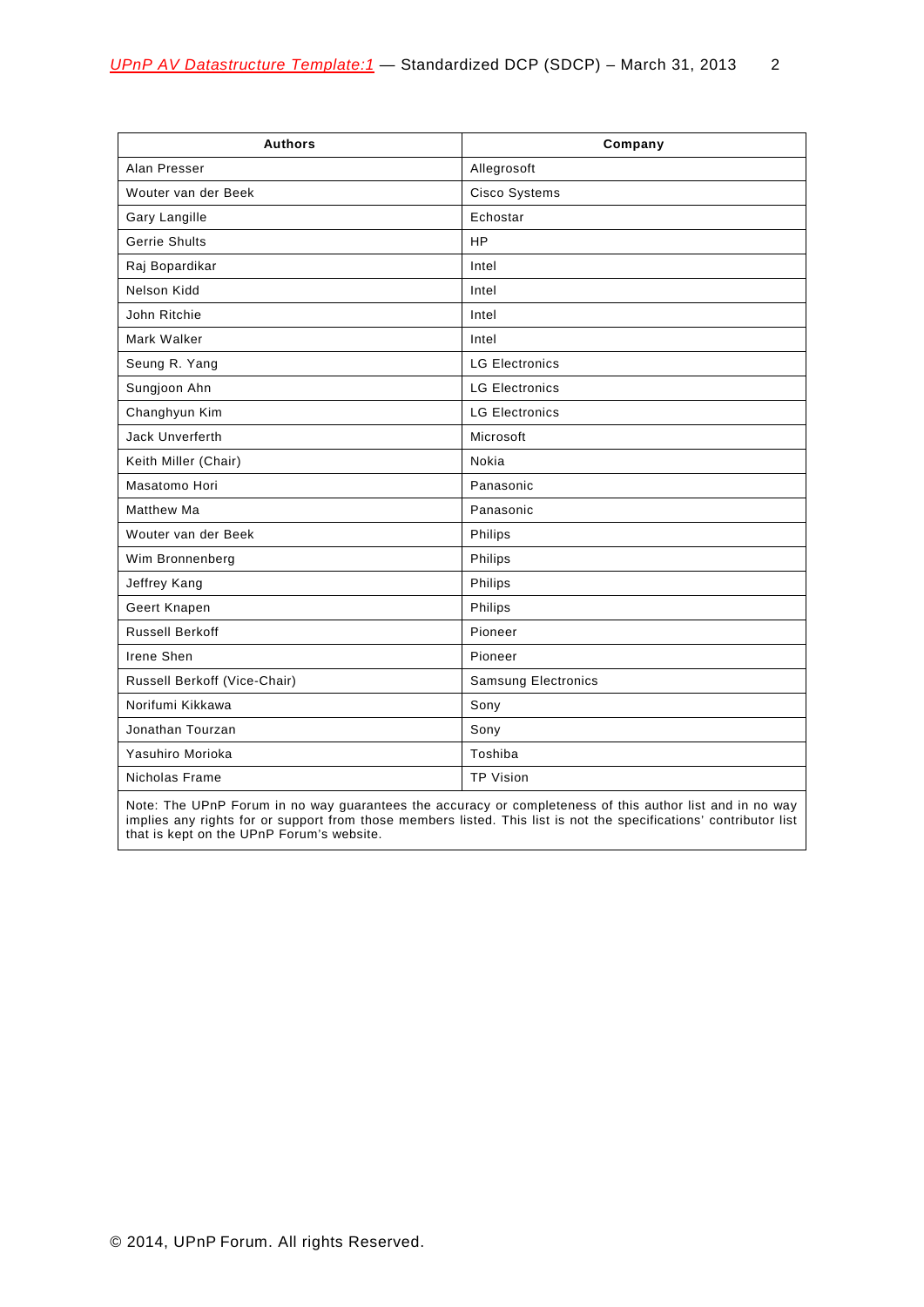# **CONTENTS**

| 1            |     |       |                                                               |  |  |
|--------------|-----|-------|---------------------------------------------------------------|--|--|
| $\mathbf{2}$ |     |       |                                                               |  |  |
| 3            |     |       |                                                               |  |  |
|              | 3.1 |       |                                                               |  |  |
|              | 3.2 |       |                                                               |  |  |
| 4            |     |       |                                                               |  |  |
|              | 4.1 |       |                                                               |  |  |
|              |     | 4.1.1 |                                                               |  |  |
|              |     | 4.1.2 |                                                               |  |  |
|              |     | 4.1.3 |                                                               |  |  |
|              | 4.2 |       |                                                               |  |  |
|              |     | 4.2.1 |                                                               |  |  |
|              |     | 4.2.2 |                                                               |  |  |
|              | 4.3 |       | Management of XML Namespaces in Standardized DCPs  12         |  |  |
|              |     | 4.3.1 |                                                               |  |  |
|              |     | 4.3.2 | Namespace Names, Namespace Versioning and Schema Versioning17 |  |  |
|              |     | 4.3.3 |                                                               |  |  |
|              | 4.4 |       |                                                               |  |  |
|              |     | 4.4.1 |                                                               |  |  |
|              |     | 4.4.2 |                                                               |  |  |
|              |     | 4.4.3 |                                                               |  |  |
|              |     | 4.4.4 |                                                               |  |  |
| 5            |     |       |                                                               |  |  |
| 6            |     |       |                                                               |  |  |
|              |     |       |                                                               |  |  |

# **List of Tables**

# **List of Figures**

|--|--|--|--|--|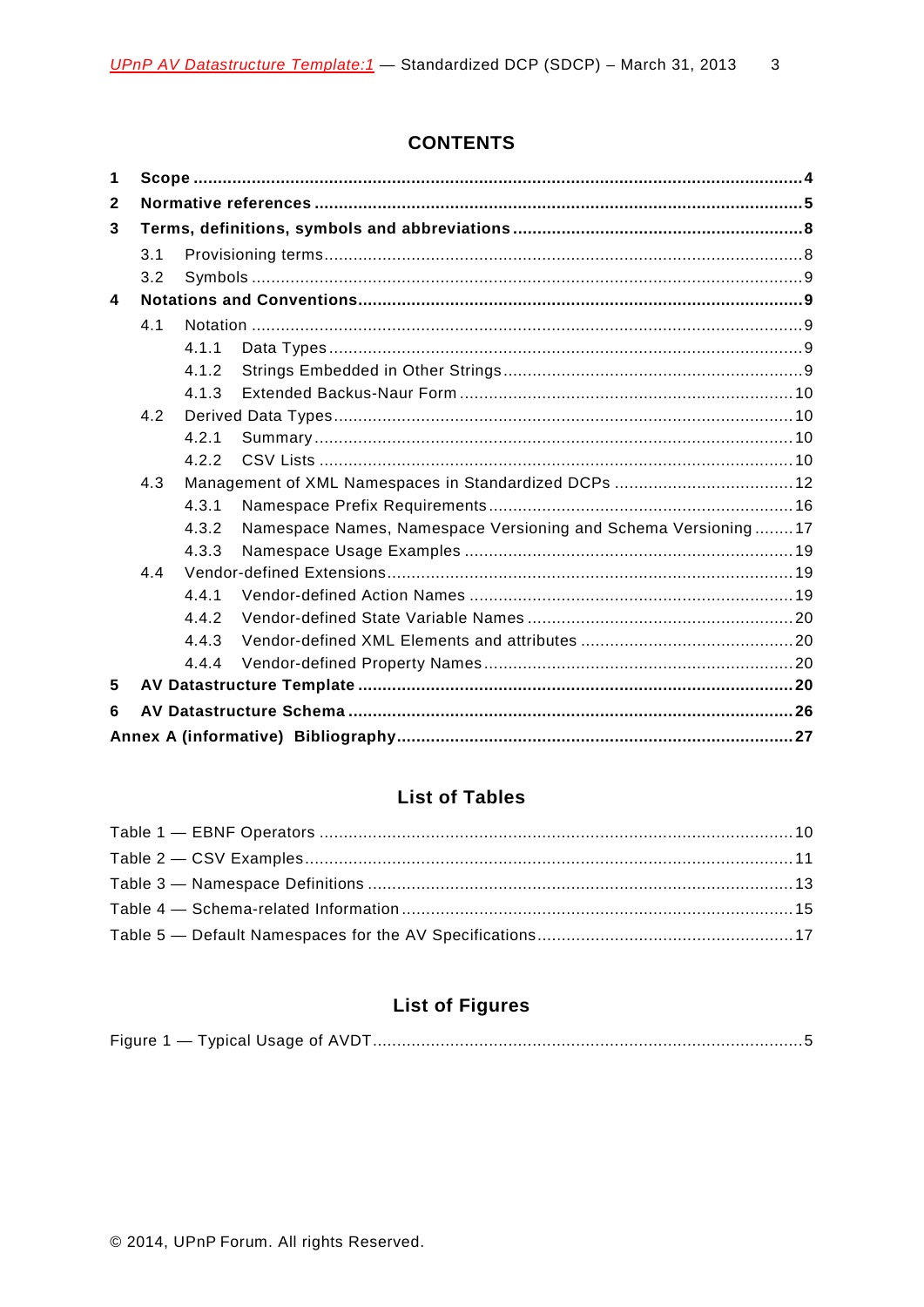### <span id="page-3-0"></span>**1 Scope**

This document defines the layout of the AV Datastructure Template (AVDT) XML document. An AVDT document describes the format requirements and restrictions of various data structures used within the UPnP AV specifications. Although these data structures are defined very precisely in the appropriate service specification, in most cases, each data structure definition allows for a certain degree of variation in order to accommodate differences between individual devices.

The purpose of an AVDT document is to enable each device to describe (at run-time) its particular variation of these AV data structures. AVDT documents allow users of AV data structures (e.g. UPnP control points) to reduce the number of instances of those data structures that comply with the service specification but are not compatible with the device's particular capabilities. The ultimate goal of an AVDT document is to reduce those error conditions that are caused by control points creating instances of a data structure that exceed the static (known) capabilities of the device. Unfortunately, the AVDT mechanism will never eliminate all preventable error conditions, but it will help to reduce them by giving the client more information about the device's particular capabilities.

As described above, an AVDT document is a machine readable, implementation-specific variant of an AV data structure defined by one of the UPnP AV specifications. For a given device, each instance of that data structure shall conform to both the specification definition and the device's AVDT definition of that data structure.

Ironically, an AVDT document is both a more-restrictive and more-permissive variant of the specification definition. AVDT documents are more restrictive because they limit certain aspects of the data structure (e.g. such as the allowed values for each field) that are otherwise permitted by the specification definition. However, due to limitations of the AVDT constructs, it is simply not possible to express some of the more intricate requirements defined by the specification (e.g. subtle interdependencies between data structure fields). Consequently, instances of a data structure that comply with a given AVDT description may not fully comply with all of the requirements defined in the specification.

The types of data structures that can be described by an AVDT document represent a (nonhierarchitical) set of named property values. The set of allowed property names and their allowed values for a given data structure are defined by one of the UPnP AV specifications. Individual instances of these data structures are manifested via an XML document whose elements and attributes correspond to the set of named properties. In other words, within the XML document that corresponds to a given instance of a certain data structure, each XML element and attribute contains the value of a specific named property.

An AVDT document is conceptually similar to an XML schema in that both entities identify the XML elements and attributes that appear in any given document instance. Additionally, both AVDT documents and XML schemas identify the allowed values that are permitted for each element and/or attribute which corresponds to a specific property. However, unlike an XML schema, an AVDT document can also identify certain dependencies between two or more properties. For example, the set of allowed values of one property may depend on the actual value of another property. This type of interrelationship is difficult to represent using an XML schema. Hence, the AVDTdocument structure is needed.

In the various AV Architecture scenarios, sometimes there is a need to exchange device capabilities to ensure high level interoperability. In order to express the parameterized capability, an AV specification defines various templates for each purpose. A device uses the template and populates it with values to reflect its capabilities at run-time.

The AV Datastructure Template (AVDT) is a common structure to define various templates, which are called "Datastructure". This is written in XML and each data structure uses a subset of the AVDT to meet the necessary requirement.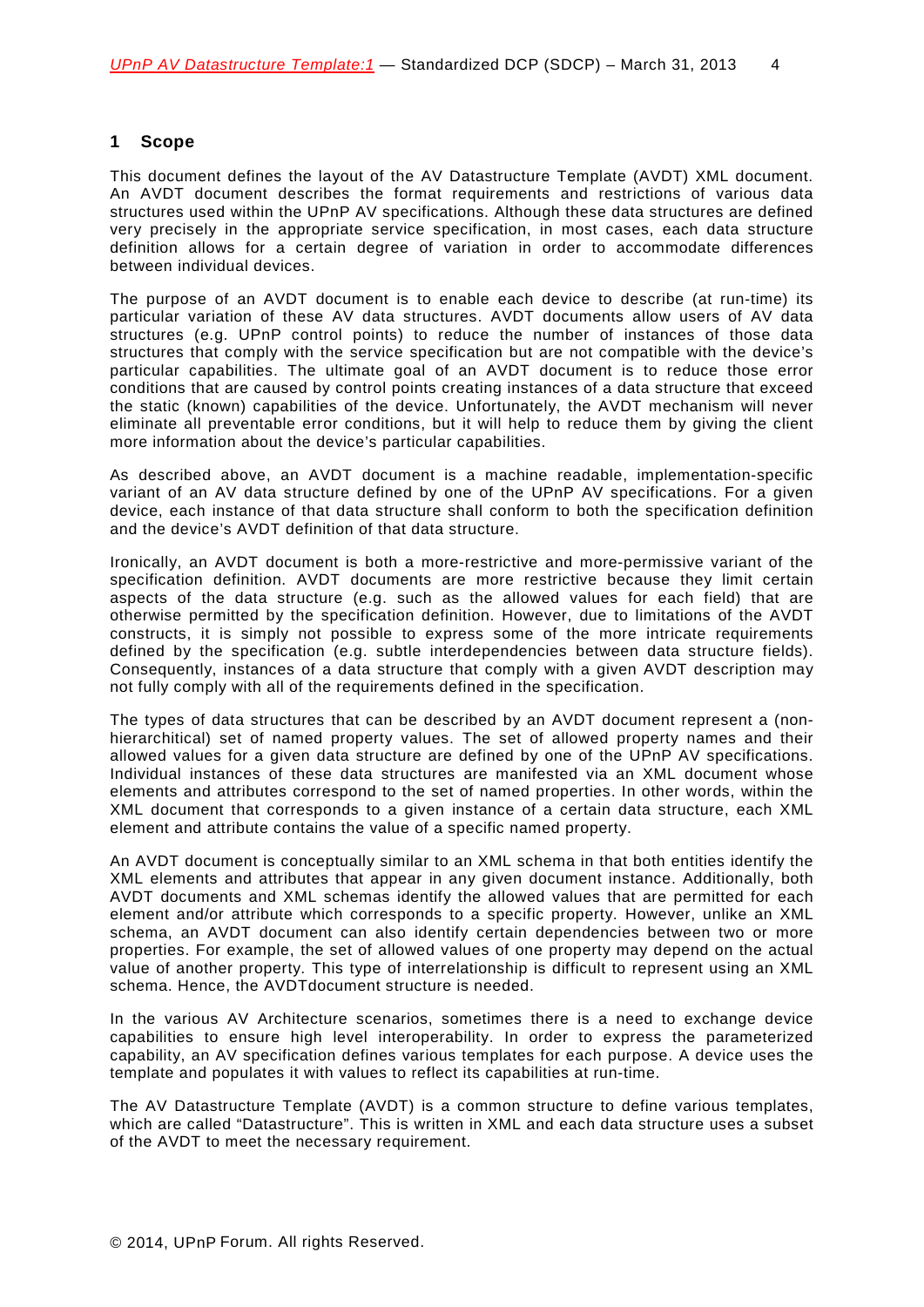

**Figure 1 — Typical Usage of AVDT**

## <span id="page-4-0"></span>**2 Normative references**

The following documents, in whole or in part, are normatively referenced in this document and are indispensable for its application. For dated references, only the edition cited applies. For undated references, the latest edition of the referenced document (including any amendments) applies.

<span id="page-4-5"></span>[1] – *XML Schema for RenderingControl AllowedTransformSettings*, UPnP Forum, March 31, 2013.

Available at: [http://www.upnp.org/schemas/av/AllowedTransformSettings-v1-20130331.xsd.](http://www.upnp.org/schemas/av/AllowedTransformSettings-v1-20130331.xsd) Latest version available at: [http://www.upnp.org/schemas/av/AllowedTransformSettings.xsd.](http://www.upnp.org/schemas/av/AllowedTransformSettings.xsd)

<span id="page-4-2"></span>[2] – *AV Datastructure Template:1*, UPnP Forum, March 31, 2013. Available at: [http://www.upnp.org/specs/av/UPnP-av-AVDataStructureTemplate-v1-](http://www.upnp.org/specs/av/UPnP-av-AVDataStructureTemplate-v1-20101231.pdf) [20130331.pdf.](http://www.upnp.org/specs/av/UPnP-av-AVDataStructureTemplate-v1-20101231.pdf) Latest version available at: [http://www.upnp.org/specs/av/UPnP-av-](http://www.upnp.org/specs/av/UPnP-av-AVDataStructure-v1.pdf)

[AVDataStructureTemplate-v1.pdf.](http://www.upnp.org/specs/av/UPnP-av-AVDataStructure-v1.pdf)

<span id="page-4-6"></span>[3] – *XML Schema for UPnP AV Datastructure Template*, UPnP Forum, September 30, 2008. Available at: [http://www.upnp.org/schemas/av/avdt-v1-20080930.xsd.](http://www.upnp.org/schemas/av/avdt-v1-20071231.xsd) Latest version available at: [http://www.upnp.org/schemas/av/avdt.xsd.](http://www.upnp.org/schemas/av/avdt.xsd)

<span id="page-4-1"></span>[4] – *XML Schema for UPnP AV Common XML Data Types*, UPnP Forum, March 31, 2013. Available at: [http://www.upnp.org/schemas/av/av-v3-20130331.xsd.](http://www.upnp.org/schemas/av/av-v3-20130331.xsd) Latest version available at: [http://www.upnp.org/schemas/av/av.xsd.](http://www.upnp.org/schemas/av/av.xsd)

<span id="page-4-3"></span>[5] – *XML Schema for UPnP AV Common XML Structures*, UPnP Forum, March 31, 2013. Available at: [http://www.upnp.org/schemas/av/avs-v3-20130331.xsd.](http://www.upnp.org/schemas/av/avs-v3-20130331.xsd) Latest version available at: [http://www.upnp.org/schemas/av/avs.xsd.](http://www.upnp.org/schemas/av/avs.xsd)

<span id="page-4-4"></span>[6] – *AVTransport:3*, UPnP Forum, March 31, 2013.

Available at: [http://www.upnp.org/specs/av/UPnP-av-AVTransport-v3-Service-20130331.pdf.](http://www.upnp.org/specs/av/UPnP-av-AVTransport-v3-Service-20101231.pdf) Latest version available at: [http://www.upnp.org/specs/av/UPnP-av-AVTransport-v3-](http://www.upnp.org/specs/av/UPnP-av-AVTransport-v3-Service.pdf) [Service.pdf.](http://www.upnp.org/specs/av/UPnP-av-AVTransport-v3-Service.pdf)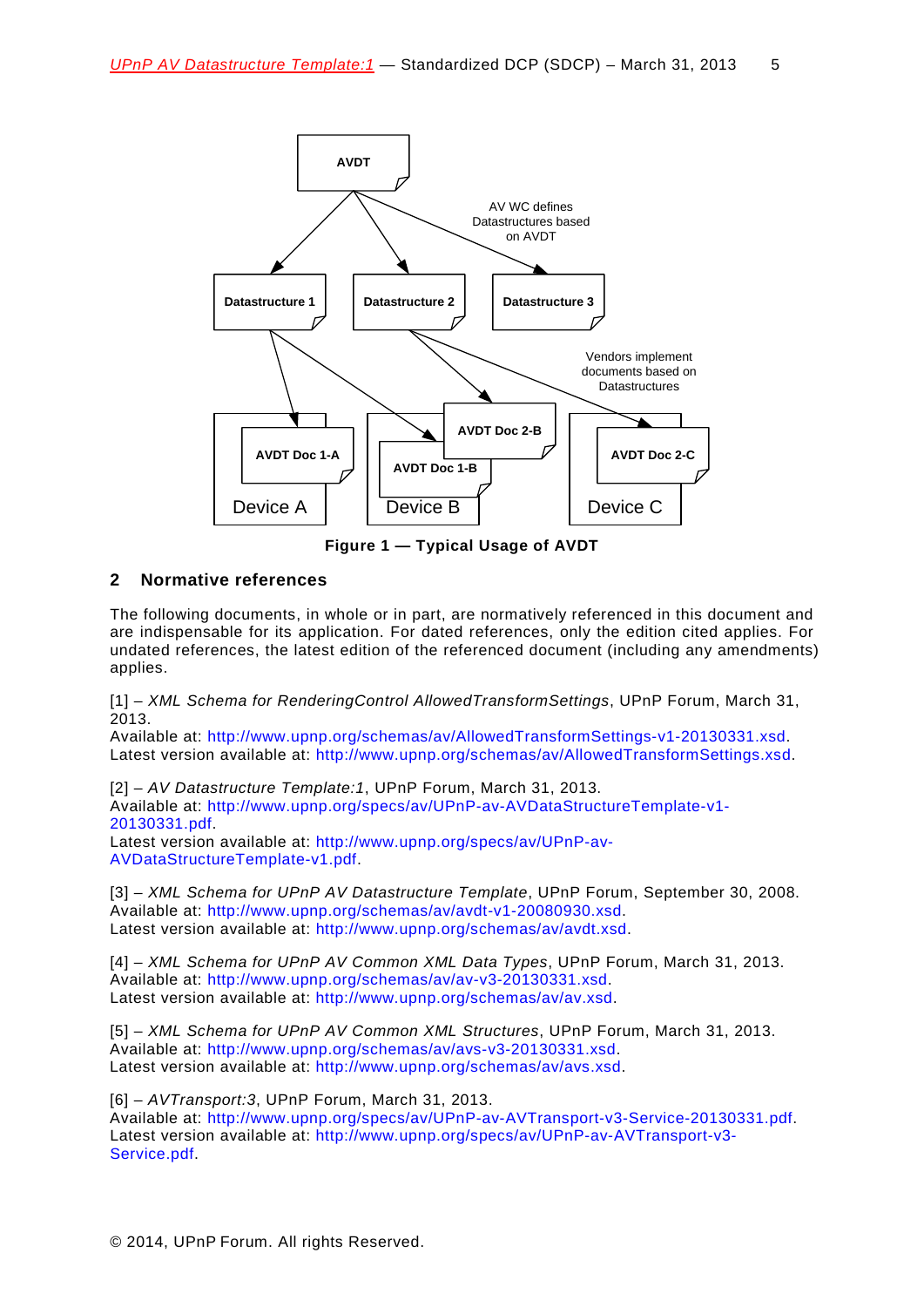<span id="page-5-4"></span>[7] – *XML Schema for AVTransport LastChange Eventing*, UPnP Forum, September 30, 2008. Available at: [http://www.upnp.org/schemas/av/avt-event-v2-20080930.xsd.](http://www.upnp.org/schemas/av/avt-event-v2-20080930.xsd) Latest version available at: [http://www.upnp.org/schemas/av/avt-event.xsd.](http://www.upnp.org/schemas/av/avt-event.xsd)

<span id="page-5-1"></span>[8] – *ContentDirectory:4*, UPnP Forum, March 31, 2013. Available at: [http://www.upnp.org/specs/av/UPnP-av-ContentDirectory-v4-Service-](http://www.upnp.org/specs/av/UPnP-av-ContentDirectory-v4-Service-20101231.pdf)[20130331.pdf.](http://www.upnp.org/specs/av/UPnP-av-ContentDirectory-v4-Service-20101231.pdf)

Latest version available at: [http://www.upnp.org/specs/av/UPnP-av-ContentDirectory-v4-](http://www.upnp.org/specs/av/UPnP-av-ContentDirectory-v4-Service.pdf) [Service.pdf.](http://www.upnp.org/specs/av/UPnP-av-ContentDirectory-v4-Service.pdf)

<span id="page-5-5"></span>[9] – *XML Schema for ContentDirectory LastChange Eventing*, UPnP Forum, September 30, 2008.

Available at: [http://www.upnp.org/schemas/av/cds-event-v1-20080930.xsd.](http://www.upnp.org/schemas/av/cds-event-v1-20080930.xsd) Latest version available at: [http://www.upnp.org/schemas/av/cds-event.xsd.](http://www.upnp.org/schemas/av/cds-event.xsd)

<span id="page-5-2"></span>[10] – *ConnectionManager:3*, UPnP Forum, March 31, 2013. Available at: [http://www.upnp.org/specs/av/UPnP-av-ConnectionManager-v3-Service-](http://www.upnp.org/specs/av/UPnP-av-ConnectionManager-v3-Service-20101231.pdf)[20130331.pdf.](http://www.upnp.org/specs/av/UPnP-av-ConnectionManager-v3-Service-20101231.pdf)

Latest version available at: [http://www.upnp.org/specs/av/UPnP-av-ConnectionManager-v3-](http://www.upnp.org/specs/av/UPnP-av-ConnectionManager-v3-Service.pdf) [Service.pdf.](http://www.upnp.org/specs/av/UPnP-av-ConnectionManager-v3-Service.pdf)

<span id="page-5-6"></span>[11] – *XML Schema for ConnectionManager DeviceClockInfoUpdates*, UPnP Forum, December 31, 2010.

Available at: [http://www.upnp.org/schemas/av/cm-deviceClockInfoUpdates-v1-20101231.xsd.](http://www.upnp.org/schemas/av/cm-deviceClockInfoUpdates-v1-20101231.xsd) Latest version available at: [http://www.upnp.org/schemas/av/cm-deviceClockInfoUpdates.xsd.](http://www.upnp.org/schemas/av/cm-deviceClockInfoUpdates.xsd)

<span id="page-5-7"></span>[12] – *XML Schema for ConnectionManager Features*, UPnP Forum, December 31, 2010. Available at: [http://www.upnp.org/schemas/av/cm-featureList-v1-20101231.xsd.](http://www.upnp.org/schemas/av/cm-featureList-v1-20101231.xsd) Latest version available at: [http://www.upnp.org/schemas/av/cm-featureList.xsd.](http://www.upnp.org/schemas/av/cm-featureList.xsd)

<span id="page-5-12"></span>[13] – *XML Schema for UPnP AV Dublin Core*. Available at: [http://www.dublincore.org/schemas/xmls/simpledc20020312.xsd.](http://www.dublincore.org/schemas/xmls/simpledc20020312.xsd)

<span id="page-5-3"></span>[14] – *DCMI term declarations represented in XML schema language*. Available at: [http://www.dublincore.org/schemas/xmls.](http://www.dublincore.org/schemas/xmls/)

<span id="page-5-0"></span>[15] – *UPnP Device Architecture, version 1.0*, UPnP Forum, October 15, 2008. Available at: [http://www.upnp.org/specs/arch/UPnP-arch-DeviceArchitecture-v1.0-](http://www.upnp.org/specs/arch/UPnP-arch-DeviceArchitecture-v1.0-20081015.pdf) [20081015.pdf.](http://www.upnp.org/specs/arch/UPnP-arch-DeviceArchitecture-v1.0-20081015.pdf)

Latest version available at: [http://www.upnp.org/specs/arch/UPnP-arch-DeviceArchitecture](http://www.upnp.org/specs/arch/UPnP-arch-DeviceArchitecture-v1.0.pdf)[v1.0.pdf.](http://www.upnp.org/specs/arch/UPnP-arch-DeviceArchitecture-v1.0.pdf)

<span id="page-5-8"></span>[16] – *XML Schema for ContentDirectory Structure and Metadata (DIDL-Lite)*, UPnP Forum, March 31, 2013.

Available at: [http://www.upnp.org/schemas/av/didl-lite-v3-20130331.xsd.](http://www.upnp.org/schemas/av/didl-lite-v3-20130331.xsd) Latest version available at: [http://www.upnp.org/schemas/av/didl-lite.xsd.](http://www.upnp.org/schemas/av/didl-lite.xsd)

<span id="page-5-9"></span>[17] – *XML Schema for ContentDirectory DeviceMode*, UPnP Forum, December 31, 2010. Available at: [http://www.upnp.org/schemas/av/dmo-v1-20101231.xsd.](http://www.upnp.org/schemas/av/dmo-v1-20101231.xsd) Latest version available at: [http://www.upnp.org/schemas/av/dmo.xsd.](http://www.upnp.org/schemas/av/dmo.xsd)

<span id="page-5-10"></span>[18] – *XML Schema for ContentDirectory DeviceModeRequest*, UPnP Forum, December 31, 2010.

Available at: [http://www.upnp.org/schemas/av/dmor-v1-20101231.xsd.](http://www.upnp.org/schemas/av/dmor-v1-20101231.xsd) Latest version available at: [http://www.upnp.org/schemas/av/dmor.xsd.](http://www.upnp.org/schemas/av/dmor.xsd)

<span id="page-5-11"></span>[19] – *XML Schema for ContentDirectory DeviceModeStatus*, UPnP Forum, December 31, 2010.

Available at: [http://www.upnp.org/schemas/av/dmos-v1-20101231.xsd.](http://www.upnp.org/schemas/av/dmos-v1-20101231.xsd) Latest version available at: [http://www.upnp.org/schemas/av/dmos.xsd.](http://www.upnp.org/schemas/av/dmos.xsd)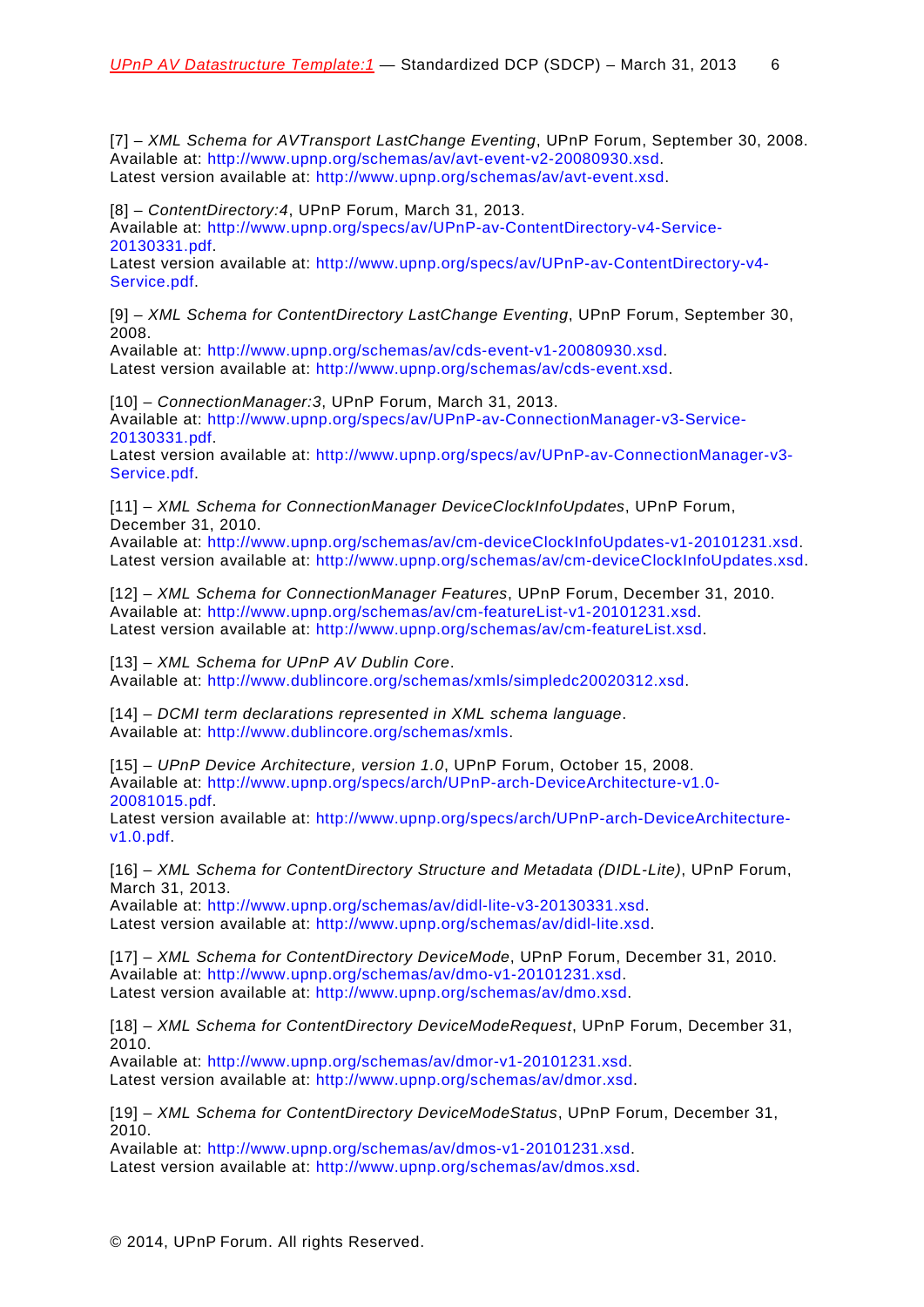<span id="page-6-0"></span>[20] – ISO/IEC 14977, *Information technology - Syntactic metalanguage - Extended BNF*, December 1996.

<span id="page-6-5"></span>[21] – *XML Schema for ContentDirectory PermissionsInfo*, UPnP Forum, December 31, 2010. Available at: [http://www.upnp.org/schemas/av/pi-v1-20101231.xsd.](http://www.upnp.org/schemas/av/pi-v1-20101231.xsd) Latest version available at: [http://www.upnp.org/schemas/av/pi.xsd.](http://www.upnp.org/schemas/av/pi.xsd)

<span id="page-6-2"></span>[22] – *RenderingControl:3*, UPnP Forum, March 31, 2013. Available at: [http://www.upnp.org/specs/av/UPnP-av-RenderingControl-v3-Service-](http://www.upnp.org/specs/av/UPnP-av-RenderingControl-v3-Service-20101231.pdf)[20130331.pdf.](http://www.upnp.org/specs/av/UPnP-av-RenderingControl-v3-Service-20101231.pdf)

Latest version available at: [http://www.upnp.org/specs/av/UPnP-av-RenderingControl-v3-](http://www.upnp.org/specs/av/UPnP-av-RenderingControl-v3-Service.pdf) [Service.pdf.](http://www.upnp.org/specs/av/UPnP-av-RenderingControl-v3-Service.pdf)

<span id="page-6-6"></span>[23] –*XML Schema for RenderingControl LastChange Eventing*, UPnP Forum, December 31, 2010.

Available at: [http://www.upnp.org/schemas/av/rcs-event-v3-20101231.xsd.](http://www.upnp.org/schemas/av/rcs-event-v3-20101231.xsd) Latest version available at: [http://www.upnp.org/schemas/av/rcs-event.xsd.](http://www.upnp.org/schemas/av/rcs-event.xsd)

<span id="page-6-7"></span>[24] – *XML Schema for ConnectionManager RendererInfo*, UPnP Forum, December 31, 2010. Available at: [http://www.upnp.org/schemas/av/rii-v1-20101231.xsd.](http://www.upnp.org/schemas/av/rii-v1-20101231.xsd) Latest version available at: [http://www.upnp.org/schemas/av/rii.xsd.](http://www.upnp.org/schemas/av/rii.xsd)

<span id="page-6-8"></span>[25] – *XML Schema for AVTransport PlaylistInfo*, UPnP Forum, March 31, 2013. Available at: [http://www.upnp.org/schemas/av/rpl-v1-20130331.xsd.](http://www.upnp.org/schemas/av/rpl-v1-20130331.xsd) Latest version available at: [http://www.upnp.org/schemas/av/rpl.xsd.](http://www.upnp.org/schemas/av/rpl.xsd)

<span id="page-6-3"></span>[26] – *ScheduledRecording:2*, UPnP Forum, March 31, 2013. Available at: [http://www.upnp.org/specs/av/UPnP-av-ScheduledRecording-v2-Service-](http://www.upnp.org/specs/av/UPnP-av-ScheduledRecording-v2-Service-20101231.pdf)[20130331.pdf.](http://www.upnp.org/specs/av/UPnP-av-ScheduledRecording-v2-Service-20101231.pdf)

Latest version available at: [http://www.upnp.org/specs/av/UPnP-av-ScheduledRecording-v2-](http://www.upnp.org/specs/av/UPnP-av-ScheduledRecording-v2-Service.pdf) [Service.pdf.](http://www.upnp.org/specs/av/UPnP-av-ScheduledRecording-v2-Service.pdf)

<span id="page-6-10"></span>[27] – *XML Schema for ScheduledRecording Metadata and Structure*, UPnP Forum, March 31, 2013.

Available at: [http://www.upnp.org/schemas/av/srs-v2-20130331.xsd.](http://www.upnp.org/schemas/av/srs-v2-20130331.xsd) Latest version available at: [http://www.upnp.org/schemas/av/srs.xsd.](http://www.upnp.org/schemas/av/srs.xsd)

<span id="page-6-11"></span>[28] – *XML Schema for ScheduledRecording LastChange Eventing*, UPnP Forum, September 30, 2008.

Available at: [http://www.upnp.org/schemas/av/srs-event-v1-20080930.xsd.](http://www.upnp.org/schemas/av/srs-event-v1-20080930.xsd) Latest version available at: [http://www.upnp.org/schemas/av/srs-event.xsd.](http://www.upnp.org/schemas/av/srs-event.xsd)

<span id="page-6-9"></span>[29] – *XML Schema for RenderingControl TransformSettings*, UPnP Forum, March 31, 2013. Available at: [http://www.upnp.org/schemas/av/TransformSettings-v1-20130331.xsd.](http://www.upnp.org/schemas/av/TransformSettings-v1-20130331.xsd) Latest version available at: [http://www.upnp.org/schemas/av/TransformSettings.xsd.](http://www.upnp.org/schemas/av/TransformSettings.xsd)

<span id="page-6-12"></span>[30] – *XML Schema for ContentDirectory Metadata*, UPnP Forum, March 31, 2013. Available at: [http://www.upnp.org/schemas/av/upnp-v4-20130331.xsd.](http://www.upnp.org/schemas/av/upnp-v4-20130331.xsd) Latest version available at: [http://www.upnp.org/schemas/av/upnp.xsd.](http://www.upnp.org/schemas/av/upnp.xsd)

<span id="page-6-4"></span>[31] – *The "xml:" Namespace*, November 3, 2004. Available at: [http://www.w3.org/XML/1998/namespace.](http://www.w3.org/XML/1998/namespace)

<span id="page-6-13"></span>[32] – *XML Schema for the "xml:" Namespace*. Available at: [http://www.w3.org/2001/xml.xsd.](http://www.w3.org/2001/xml.xsd)

<span id="page-6-1"></span>[33] – *Namespaces in XML*, Tim Bray, Dave Hollander, Andrew Layman, eds., W3C Recommendation, January 14, 1999. Available at: [http://www.w3.org/TR/1999/REC-xml-names-19990114.](http://www.w3.org/TR/1999/REC-xml-names-19990114)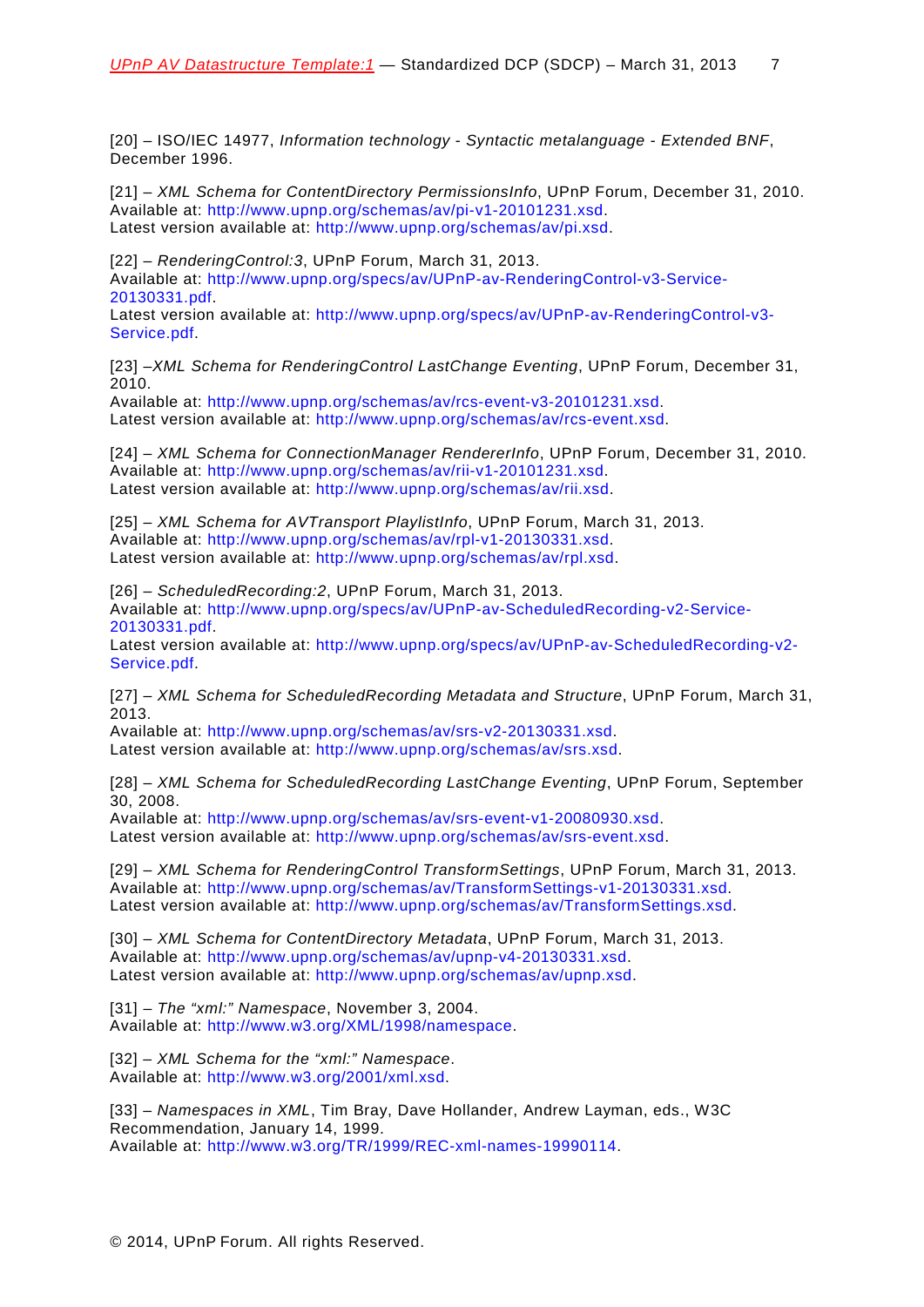<span id="page-7-3"></span>[34] – *XML Schema Part 1: Structures, Second Edition*, Henry S. Thompson, David Beech, Murray Maloney, Noah Mendelsohn, W3C Recommendation, 28 October 2004. Available at: [http://www.w3.org/TR/2004/REC-xmlschema-1-20041028.](http://www.w3.org/TR/2004/REC-xmlschema-1-20041028/)

<span id="page-7-2"></span>[35] – *XML Schema Part 2: Data Types, Second Edition*, Paul V. Biron, Ashok Malhotra, W3C Recommendation, 28 October 2004. Available at: [http://www.w3.org/TR/2004/REC-xmlschema-2-20041028.](http://www.w3.org/TR/2004/REC-xmlschema-2-20041028/)

<span id="page-7-4"></span>[36] – *XML Schema for XML Schema*. Available at: [http://www.w3.org/2001/XMLSchema.xsd.](http://www.w3.org/2001/XMLSchema.xsd)

### <span id="page-7-0"></span>**3 Terms, definitions, symbols and abbreviations**

For the purposes of this document, the terms and definitions given in [\[15\]](#page-5-0) and the following subclauses [3.1](#page-7-1) and [3.2](#page-8-0) apply.

### <span id="page-7-1"></span>**3.1 Provisioning terms**

# **3.1.1**

## **allowed**

*A*

The definition or behavior is allowed.

**3.1.2**

### **conditionally allowed**

### *CA*

The definition or behavior depends on a condition. If the specified condition is met, then the definition or behavior is allowed, otherwise it is not allowed.

# **3.1.3**

### **conditionally required**

### *CR*

The definition or behavior depends on a condition. If the specified condition is met, then the definition or behavior is required. Otherwise the definition or behavior is allowed as default unless specifically defined as not allowed.

### **3.1.4**

## **required**

*R*

The definition or behavior is required.

# **3.1.5**

### **R/A**

Used in a table column heading to indicate that each abbreviated entry in the column declares the provisioning status of the item named in the entry's row.

# **3.1.6**

# *X*

Vendor-defined, non-standard.

### **3.1.7**

### *-D*

Declares that the item referred to is deprecated, when it is appended to any of the other abbreviated provisioning terms.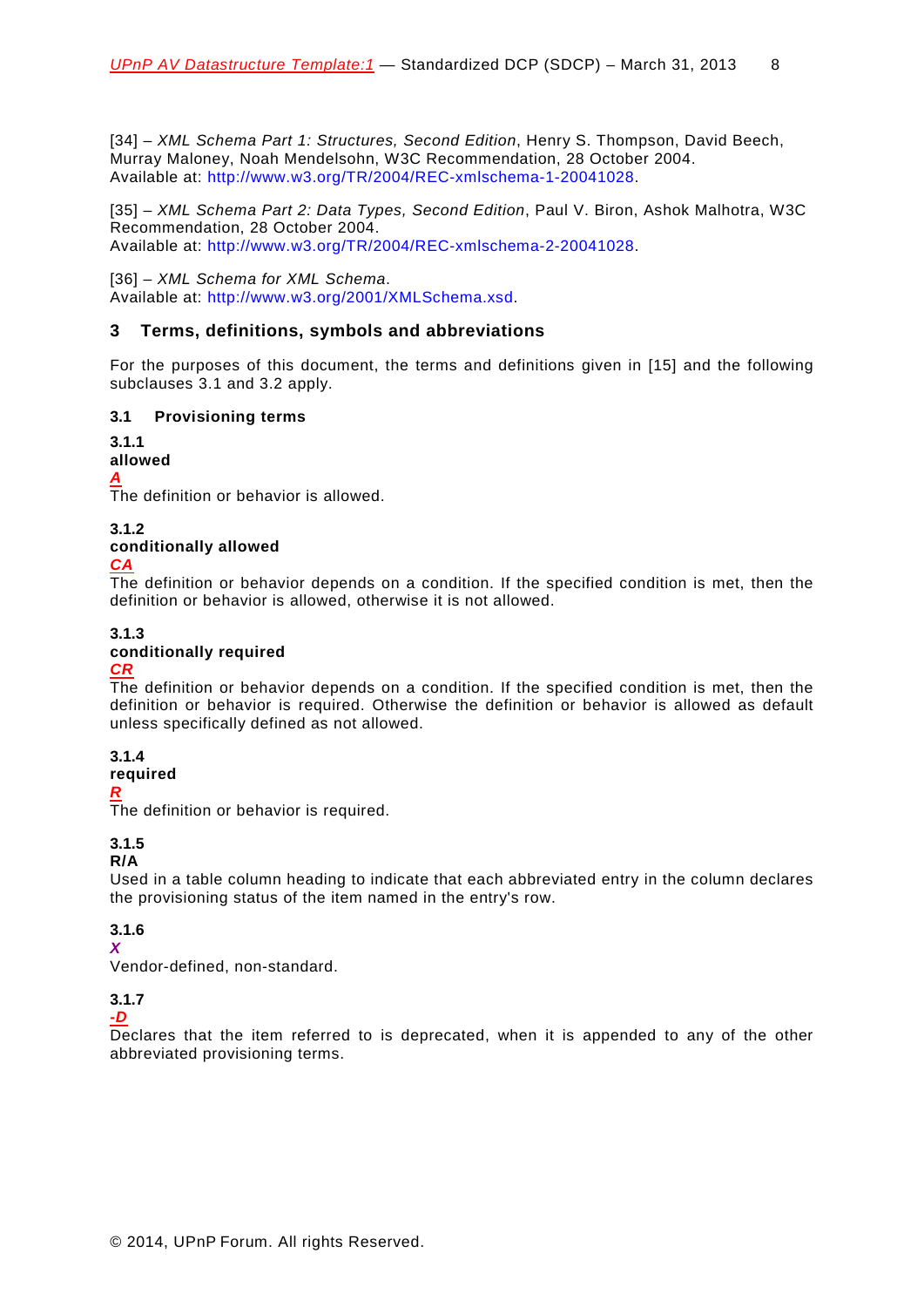### **3.1.8**

### **CSV list (or CSV)**

Comma separated value list. List—or one-dimensional array—of values contained in a string and separated by commas

### <span id="page-8-0"></span>**3.2 Symbols**

**3.2.1**

**::** 

Signifies a hierarchical parent-child (parent::child) relationship between the two objects separated by the double colon. This delimiter is used in multiple contexts, for example: Service::Action(), Action()::Argument, parentProperty::childProperty.

### <span id="page-8-1"></span>**4 Notations and Conventions**

### <span id="page-8-2"></span>**4.1 Notation**

- UPnP interface names defined in the UPnP Device Architecture specification [\[15\]](#page-5-0) are styled in **green bold underlined** text.
- UPnP interface names defined outside of the UPnP Device Architecture specification [\[15\]](#page-5-0) are styled in *red italic underlined* text.
- Some additional non-interface names and terms are styled in *italic* text.
- Words that are emphasized are also styled in *italic* text. The difference between italic terms and italics for emphasis will be apparent by context.
- Strings that are to be taken literally are enclosed in "double quotes".

### <span id="page-8-3"></span>**4.1.1 Data Types**

Data type definitions come from three sources:

- All state variable and action argument data types are defined in [\[15\]](#page-5-0).
- Basic data types for properties are defined in [\[35\]](#page-7-2).
- Additional data types for properties are defined in the XML schema(s) (see [\[4\]](#page-4-1)) associated with this service.

For UPnP Device Architecture defined **boolean** data types, it is strongly recommended to use the value "**0**" for false, and the value "**1**" for true. However, when used as input arguments, the values "**false**", "**no**", "**true**", "**yes**" may also be encountered and shall be accepted. Nevertheless, it is strongly recommended that all **boolean** state variables and output arguments be represented as "**0**" and "**1**".

For XML Schema defined Boolean data types, it is strongly recommended to use the value "*0*" for false, and the value "*1*" for true. However, when used as input properties, the values "*false*", "*true*" may also be encountered and shall be accepted. Nevertheless, it is strongly recommended that all Boolean properties be represented as "*0*" and "*1*".

### <span id="page-8-4"></span>**4.1.2 Strings Embedded in Other Strings**

Some string variables and arguments described in this document contain substrings that shall be independently identifiable and extractable for other processing. This requires the definition of appropriate substring delimiters and an escaping mechanism so that these delimiters can also appear as ordinary characters in the string and/or its independent substrings. This document uses embedded strings in two contexts – Comma Separated Value (CSV) lists (see subclause [4.2.2\)](#page-9-3) and property values in search criteria strings. Escaping conventions use the backslash character, "\" (character code U+005C), as follows:

- a) Backslash ("\") is represented as "\\" in both contexts.
- b) Comma (",") is
	- 1) represented as "\," in individual substring entries in CSV lists
	- 2) not escaped in search strings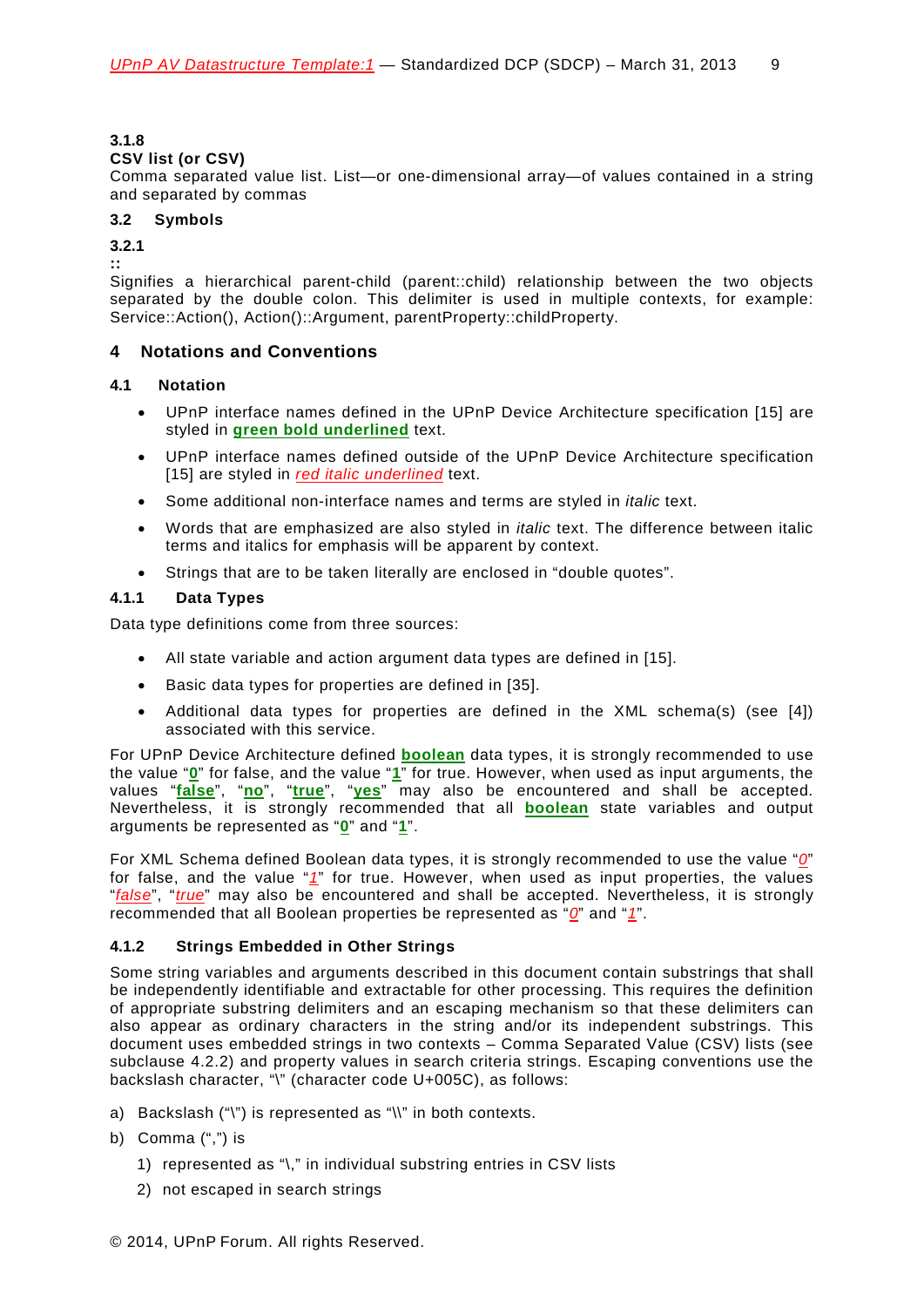- c) Double quote (""") is
	- 1) not escaped in CSV lists
	- 2) not escaped in search strings when it appears as the start or end delimiter of a property value
	- 3) represented as "\"" in search strings when it appears as a character that is part of the property value

### <span id="page-9-0"></span>**4.1.3 Extended Backus-Naur Form**

Extended Backus-Naur Form is used in this document for a formal syntax description of certain constructs. The usage here is according to the reference [\[20\]](#page-6-0).

### **4.1.3.1 Typographic conventions for EBNF**

Non-terminal symbols are unquoted sequences of characters from the set of English upper and lower case letters, the digits "0" through "9", and the hyphen ("-"). Character sequences between 'single quotes' are terminal strings and shall appear literally in valid strings. Character sequences between (\*comment delimiters\*) are English language definitions or supplementary explanations of their associated symbols. White space in the EBNF is used to separate elements of the EBNF, not to represent white space in valid strings. White space usage in valid strings is described explicitly in the EBNF. Finally, the EBNF uses the following operators in [Table 1:](#page-9-4)

<span id="page-9-4"></span>

| Operator                          | <b>Semantics</b>                                                                                                                                    |  |
|-----------------------------------|-----------------------------------------------------------------------------------------------------------------------------------------------------|--|
| $: : =$                           | definition – the non-terminal symbol on the left is defined by one or more alternative<br>sequences of terminals and/or non-terminals to its right. |  |
|                                   | alternative separator – separates sequences on the right that are independently allowed<br>definitions for the non-terminal on the left.            |  |
| $\star$                           | null repetition – means the expression to its left may occur zero or more times.                                                                    |  |
| $\ddot{}$                         | non-null repetition – means the expression to its left shall occur at least once and may<br>occur more times.                                       |  |
| $\begin{bmatrix} 1 \end{bmatrix}$ | <b>optional</b> – the expression between the brackets is allowed.                                                                                   |  |
| ( )                               | <b>grouping</b> – groups the expressions between the parentheses.                                                                                   |  |
|                                   | <b>character range</b> – represents all characters between the left and right character operands<br>inclusively.                                    |  |

### <span id="page-9-1"></span>**4.2 Derived Data Types**

### <span id="page-9-2"></span>**4.2.1 Summary**

Subclause [4.2](#page-9-1) defines a derived data type that is represented as a string data type with special syntax. This specification uses string data type definitions that originate from two different sources. The UPnP Device Architecture defined **string** data type is used to define state variable and action argument **string** data types. The XML Schema namespace is used to define property xsd:string data types. The following definition in subclause [4.2.2](#page-9-3) applies to both string data types.

### <span id="page-9-3"></span>**4.2.2 CSV Lists**

The UPnP AV services use state variables, action arguments and properties that represent lists – or one-dimensional arrays – of values. The UPnP Device Architecture, Version 1.0 [\[15\]](#page-5-0), does not provide for either an array type or a list type, so a list type is defined here. Lists may either be homogeneous (all values are the same type) or heterogeneous (all values can be of different types). Lists may also consist of repeated occurrences of homogeneous or heterogeneous subsequences, all of which have the same syntax and semantics (same number of values, same value types and in the same order). The data type of a homogeneous list is **string** or xsd:string and denoted by CSV (*x*), where *x* is the type of the individual values. The data type of a heterogeneous list is also **string** or xsd:string and denoted by CSV (*x, y, z*),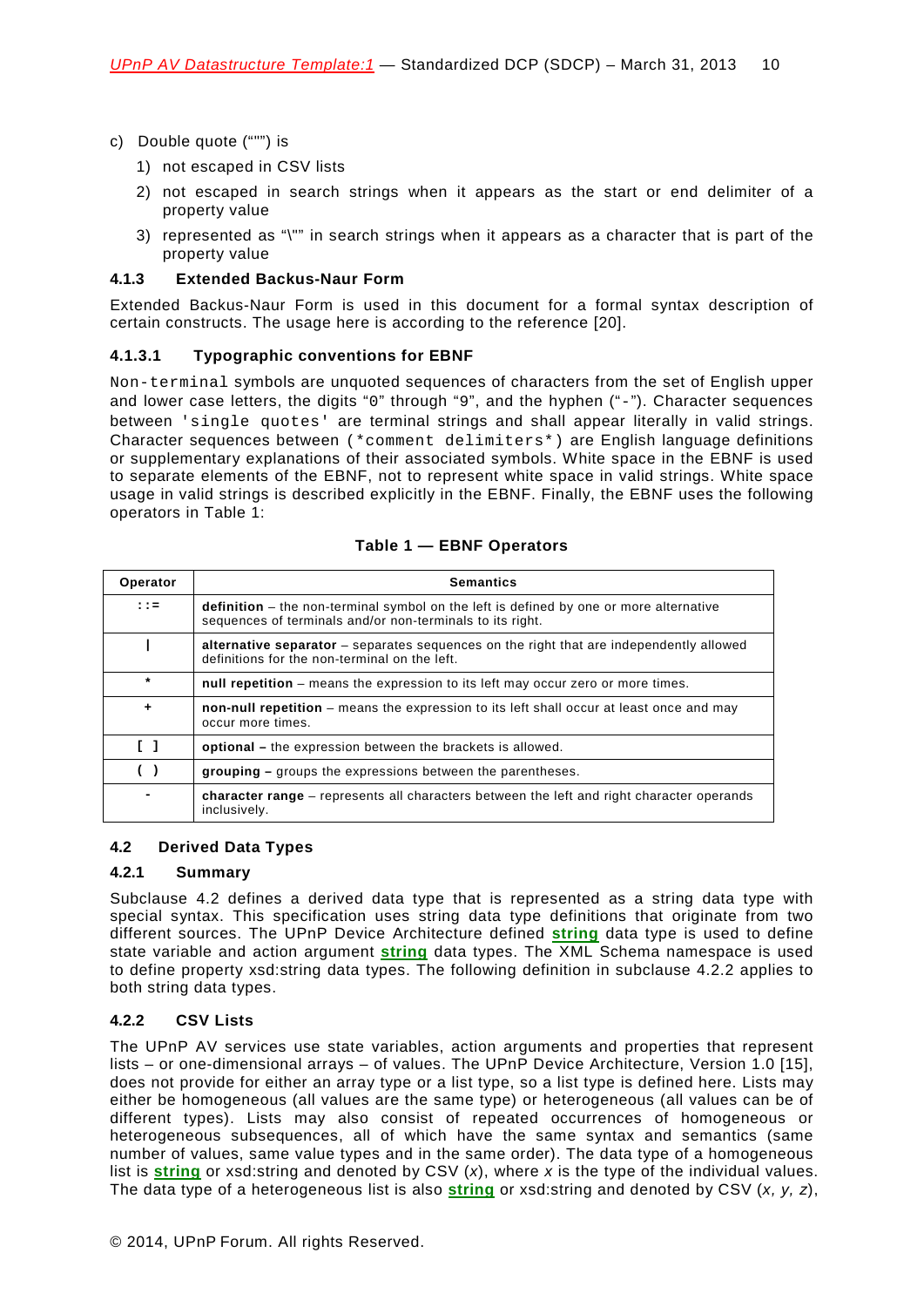where *x*, *y* and *z* are the types of the individual values. If the number of values in the heterogeneous list is too large to show each type individually, that variable type is represented as CSV (heterogeneous), and the variable description includes additional information as to the expected sequence of values appearing in the list and their corresponding types. The data type of a repeated subsequence list is **string** or xsd:string and denoted by CSV ({a,b,c},{*x*, *y*, *z*}), where a, b, c, *x*, *y* and *z* are the types of the individual values in the subsequence and the subsequences may be repeated zero or more times.

- A list is represented as a **string** type (for state variables and action arguments) or xsd:string type (for properties).
- Commas separate values within a list.
- Integer values are represented in CSVs with the same syntax as the integer data type specified in [\[15\]](#page-5-0) (that is: allowed leading sign, allowed leading zeroes, numeric US-ASCII)
- Boolean values are represented in state variable and action argument CSVs as either "**0**" for false or "**1**" for true. These values are a subset of the defined **boolean** data type values specified in [\[15\]](#page-5-0): **0**, **false**, **no**, **1**, **true**, **yes**.
- Boolean values are represented in property CSVs as either "*0*" for false or "*1*" for true. These values are a subset of the defined Boolean data type values specified in [\[35\]](#page-7-2): 0, false, 1, true.
- Escaping conventions for the comma and backslash characters are defined in [4.1.2.](#page-8-4)
- White space before, after, or interior to any numeric data type is not allowed.
- White space before, after, or interior to any other data type is part of the value.

| Type refinement of<br>string                                                     | Value                                                 | <b>Comments</b>                                                                                                                                                                                                                                                                           |
|----------------------------------------------------------------------------------|-------------------------------------------------------|-------------------------------------------------------------------------------------------------------------------------------------------------------------------------------------------------------------------------------------------------------------------------------------------|
| CSV (string) or<br>CSV (xsd:string)                                              | "+artist,-date"                                       | List of 2 property sort<br>criteria.                                                                                                                                                                                                                                                      |
| $CSV$ (int) or<br>CSV (xsd:integer)                                              | $"1.-5.006.0.+7"$                                     | List of 5 integers.                                                                                                                                                                                                                                                                       |
| CSV ( <b>boolean</b> ) or<br>CSV (xsd:Boolean)                                   | "0.1.1.0"                                             | List of 4 booleans                                                                                                                                                                                                                                                                        |
| CSV (string) or<br>CSV (xsd:string)                                              | "Smith\, Fred, Jones\, Davey"                         | List of 2 names.<br>"Smith, Fred" and<br>"Jones, Davey"                                                                                                                                                                                                                                   |
| $CSV$ (i4, string, ui2) or<br>CSV (xsd:int,<br>xsd:string,<br>xsd:unsignedShort) | $-.29837.$<br>string with leading blanks, 0"          | Note that the second value<br>is " string with leading<br>blanks"                                                                                                                                                                                                                         |
| $CSV$ (i4) or<br>CSV (xsd:int)                                                   | "3, 4"                                                | Illegal CSV. White space<br>is not allowed as part of<br>an integer value.                                                                                                                                                                                                                |
| CSV (string) or<br>CSV (xsd:string)                                              | $(1 - 35)$<br>, ,                                     | List of 3 empty string<br>values                                                                                                                                                                                                                                                          |
| CSV (heterogeneous)                                                              | "Alice, Marketing, 5, Sue, R&D, 21, Dave, Finance, 7" | List of unspecified number<br>of people and associated<br>attributes. Each person is<br>described by 3 elements: a<br>name string, a department<br>string and years-of-<br>service ui2 or a name<br>xsd:string, a department<br>xsd:string and years-of-<br>service<br>xsd:unsignedShort. |

### **Table 2 — CSV Examples**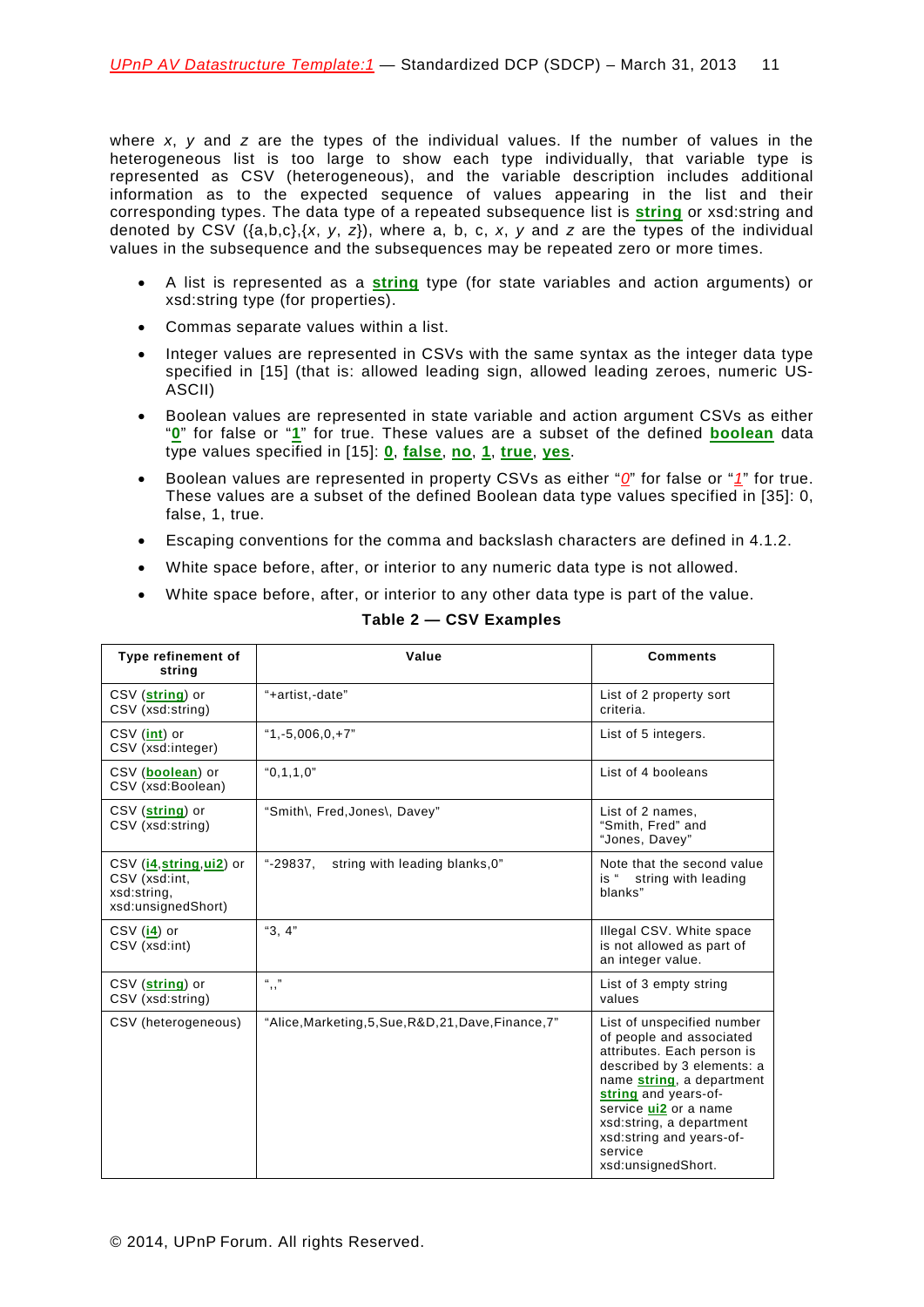### <span id="page-11-0"></span>**4.3 Management of XML Namespaces in Standardized DCPs**

UPnP specifications make extensive use of XML namespaces. This enables separate DCPs, and even separate components of an individual DCP, to be designed independently and still avoid name collisions when they share XML documents. Every name in an XML document belongs to exactly one namespace. In documents, XML names appear in one of two forms: qualified or unqualified. An unqualified name (or no-colon-name) contains no colon (":") characters. An unqualified name belongs to the document's default namespace. A qualified name is two no-colon-names separated by one colon character. The no-colon-name before the colon is the qualified name's namespace prefix, the no-colon-name after the colon is the qualified name's "local" name (meaning local to the namespace identified by the namespace prefix). Similarly, the unqualified name is a local name in the default namespace.

The formal name of a namespace is a URI. The namespace prefix used in an XML document is *not* the name of the namespace. The namespace name shall be globally unique. It has a single definition that is accessible to anyone who uses the namespace. It has the same meaning anywhere that it is used, both inside and outside XML documents. The namespace prefix, however, in formal XML usage, is defined only in an XML document. It shall be locally unique to the document. Any valid XML no-colon-name may be used. And, in formal XML usage, different XML documents may use different namespace prefixes to refer to the same namespace. The creation and use of the namespace prefix was standardized by the W3C XML Committee in [\[33\]](#page-6-1) strictly as a convenient local shorthand replacement for the full URI name of a namespace in individual documents.

All AV object properties are represented in XML by element and attribute names, therefore, all property names belong to an XML namespace.

For the same reason that namespace prefixes are convenient in XML documents, it is convenient in specification text to refer to namespaces using a namespace prefix. Therefore, this specification declares a "standard" prefix for all XML namespaces used herein. In addition, this specification expands the scope where these prefixes have meaning, beyond a single XML document, to all of its text, XML examples, and certain string-valued properties. This expansion of scope *does not* supersede XML rules for usage in documents, it only augments and complements them in important contexts that are out-of-scope for the XML specifications. For example, action arguments which refer to CDS properties, such as the *SearchCriteria* argument of the *Search()* action or the *Filter* argument of the *Browse()* action, shall use the predefined namespace prefixes when referring to CDS properties ("upnp:", "dc:", etc).

All of the namespaces used in this specification are listed in [Table 3](#page-12-0) and [Table 4.](#page-14-0) For each such namespace, [Table 3](#page-12-0) gives a brief description of it, its name (a URI) and its defined "standard" prefix name. Some namespaces included in these tables are not directly used or referenced in this document. They are included for completeness to accommodate those situations where this specification is used in conjunction with other UPnP specifications to construct a complete system of devices and services. For example, since the ScheduledRecording service depends on and refers to the ContentDirectory service, the predefined "srs:" namespace prefix is included. The individual specifications in such collections all use the same standard prefix. The standard prefixes are also used in [Table 4](#page-14-0) to cross-reference additional namespace information. [Table 4](#page-14-0) includes each namespace's valid XML document root element(s) (if any), its schema file name, versioning information (to be discussed in more detail below), and a link to the entry in Clause [2](#page-4-0) for its associated schema.

The normative definitions for these namespaces are the documents referenced in [Table 3.](#page-12-0) The schemas are designed to support these definitions for both human understanding and as test tools. However, limitations of the XML Schema language itself make it difficult for the UPnP-defined schemas to accurately represent all details of the namespace definitions. As a result, the schemas will validate many XML documents that are not valid according to the specifications.

The Working Committee expects to continue refining these schemas after specification release to reduce the number of documents that are validated by the schemas while violating the specifications, but the schemas will still be informative, supporting documents. Some schemas might become normative in future versions of the specifications.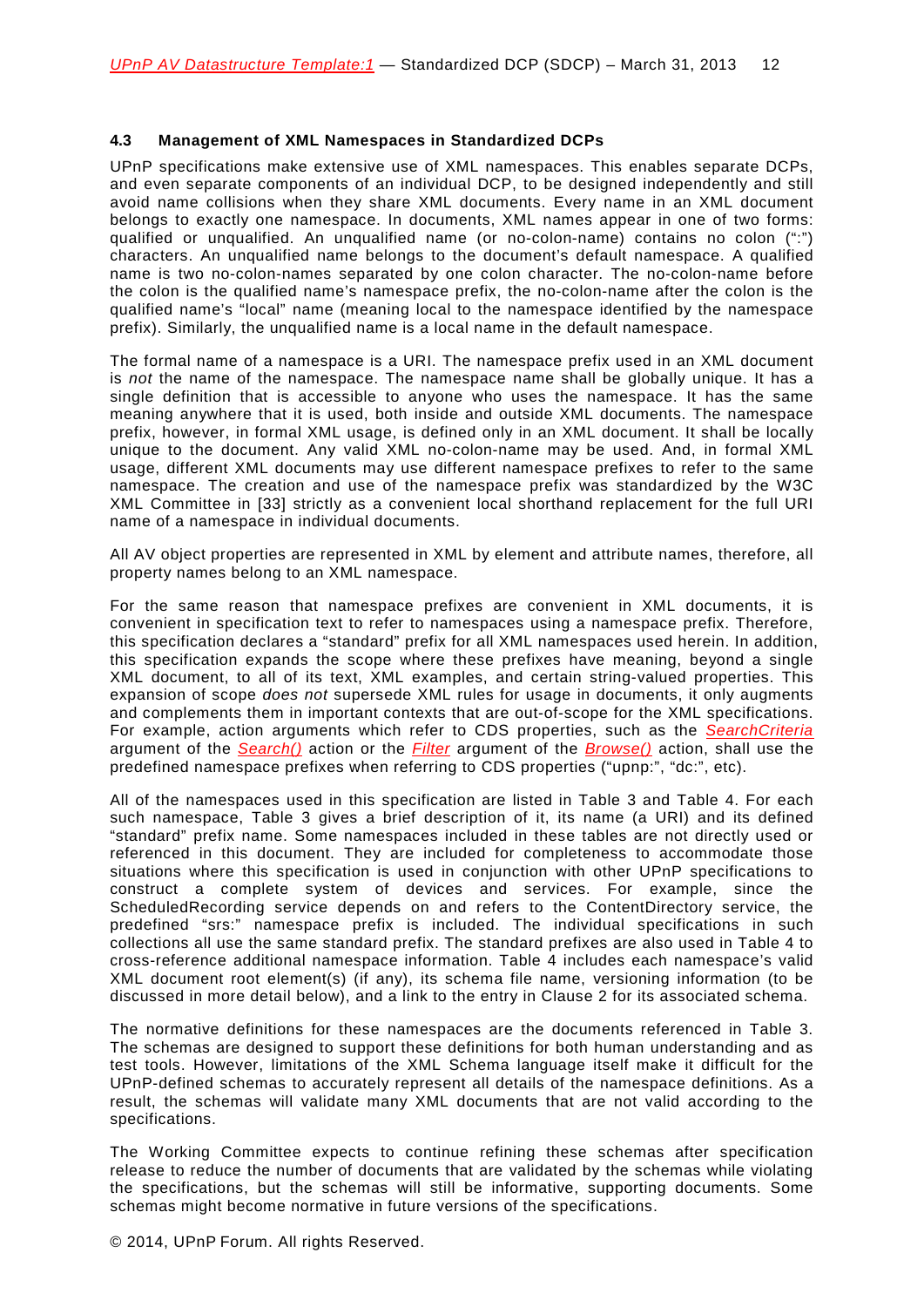<span id="page-12-0"></span>

| <b>Standard</b><br>Name-<br>space<br>Prefix | <b>Namespace Name</b>                                 | <b>Namespace Description</b>                                                                                             | Normative<br><b>Definition</b><br><b>Document</b><br><b>Reference</b> |
|---------------------------------------------|-------------------------------------------------------|--------------------------------------------------------------------------------------------------------------------------|-----------------------------------------------------------------------|
|                                             |                                                       | AV Working Committee defined namespaces                                                                                  |                                                                       |
| atrs                                        | urn:schemas-upnp-<br>org:av:AllowedTransformSettings  | <b>AllowedTransformSettings</b> and<br><b>AllowedDefaultTransformSettings</b><br>state variables for<br>RenderingControl | $[22]$                                                                |
| av                                          | urn:schemas-upnp-org:av:av                            | Common data types for use in AV<br>schemas                                                                               | [4]                                                                   |
| avdt                                        | urn:schemas-upnp-org:av:avdt                          | Datastructure Template                                                                                                   | $[2]$                                                                 |
| avs                                         | urn:schemas-upnp-org:av:avs                           | Common structures for use in AV<br>schemas                                                                               | [5]                                                                   |
| avt-event                                   | urn:schemas-upnp-org:metadata-1-<br>0/AVT/            | Evented <i>LastChange</i> state variable<br>for AVTransport                                                              | [6]                                                                   |
| cds-event                                   | urn:schemas-upnp-org:av:cds-event                     | Evented <i>LastChange</i> state variable<br>for ContentDirectory                                                         | [8]                                                                   |
| cm-dciu                                     | urn:schemas-upnp-org:av:cm-<br>deviceClockInfoUpdates | Evented DeviceClockInfoUpdates<br>state variable for<br>ConnectionManager                                                | [10]                                                                  |
| cm-ftrist                                   | urn:schemas-upnp-org:av:cm-<br>featureList            | FeatureList state variable for<br>ConnectionManager                                                                      | [10]                                                                  |
| didl-lite                                   | urn:schemas-upnp-org:metadata-1-<br>0/DIDL-Lite/      | Structure and metadata for<br>ContentDirectory                                                                           | [8]                                                                   |
| dmo                                         | urn:schemas-upnp.org:av:dmo                           | Evented DeviceMode state<br>variable for ContentDirectory                                                                | [8]                                                                   |
| dmor                                        | urn:schemas-upnp.org:av:dmor                          | A_ARG_TYPE_DeviceModeReque<br>st state variable for<br>ContentDirectory                                                  | [8]                                                                   |
| dmos                                        | urn:schemas-upnp.org:av:dmos                          | DeviceModeStatus state variable<br>for ContentDirectory                                                                  | [8]                                                                   |
| pi                                          | urn:schemas-upnp.org:av:pi                            | Permissions Info state variable for<br>ContentDirectory                                                                  | [8]                                                                   |
| rcs-event                                   | urn:schemas-upnp-org:metadata-1-<br>0/RCS/            | Evented LastChange state variable<br>for RenderingControl                                                                | [22]                                                                  |
| rii                                         | urn:schemas-upnp-org:av:rii                           | A ARG TYPE RenderingInfoList<br>state variable for<br>ConnectionManager                                                  | $[10]$                                                                |
| rpl                                         | urn:schemas-upnp-org:av:rpl                           | A_ARG_TYPE_PlaylistInfo state<br>variable for AVTransport                                                                | [6]                                                                   |
| srs                                         | urn:schemas-upnp-org:av:srs                           | Metadata and structure for<br>ScheduledRecording                                                                         | $[26]$                                                                |
| srs-event                                   | urn:schemas-upnp-org:av:srs-event                     | Evented LastChange state variable<br>for ScheduledRecording                                                              | [26]                                                                  |
| trs                                         | urn:schemas-upnp-<br>org:av:TransformSettings         | <i>TransformSettings</i> and<br>DefaultTransformSettings state<br>variables for RenderingControl                         | $[22]$                                                                |
| upnp                                        | urn:schemas-upnp-org:metadata-1-<br>$0/\text{upnp}/$  | Metadata for ContentDirectory                                                                                            | [8]                                                                   |

|  | <b>Table 3 - Namespace Definitions</b> |  |
|--|----------------------------------------|--|
|--|----------------------------------------|--|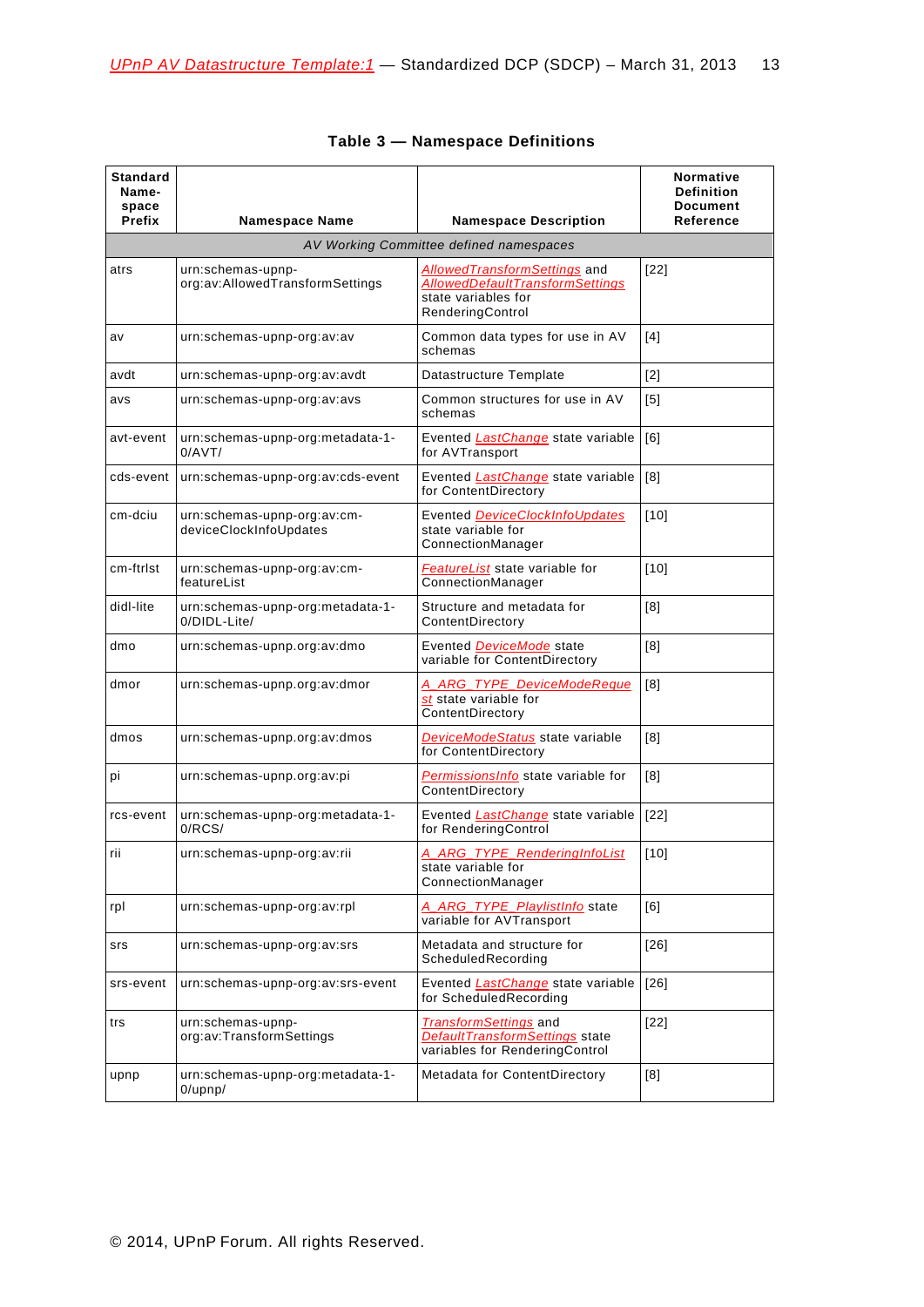| <b>Standard</b><br>Name-<br>space<br>Prefix | <b>Namespace Name</b>                         | <b>Namespace Description</b>                  | Normative<br><b>Definition</b><br><b>Document</b><br>Reference |
|---------------------------------------------|-----------------------------------------------|-----------------------------------------------|----------------------------------------------------------------|
|                                             |                                               | <b>Externally defined namespaces</b>          |                                                                |
| dc                                          | http://purl.org/dc/elements/1.1/              | Dublin Core                                   | $[14]$                                                         |
| xsd                                         | http://www.w3.org/2001/XMLSchema              | XML Schema Language 1.0                       | $[34]$ , $[35]$                                                |
| xsi                                         | http://www.w3.org/2001/XMLSchema-<br>instance | <b>XML Schema Instance Document</b><br>schema | $[34]$ 2.6 & 3.2.7                                             |
| xml                                         | http://www.w3.org/XML/1998/namesp<br>ace      | The "xml:" Namespace                          | $[31]$                                                         |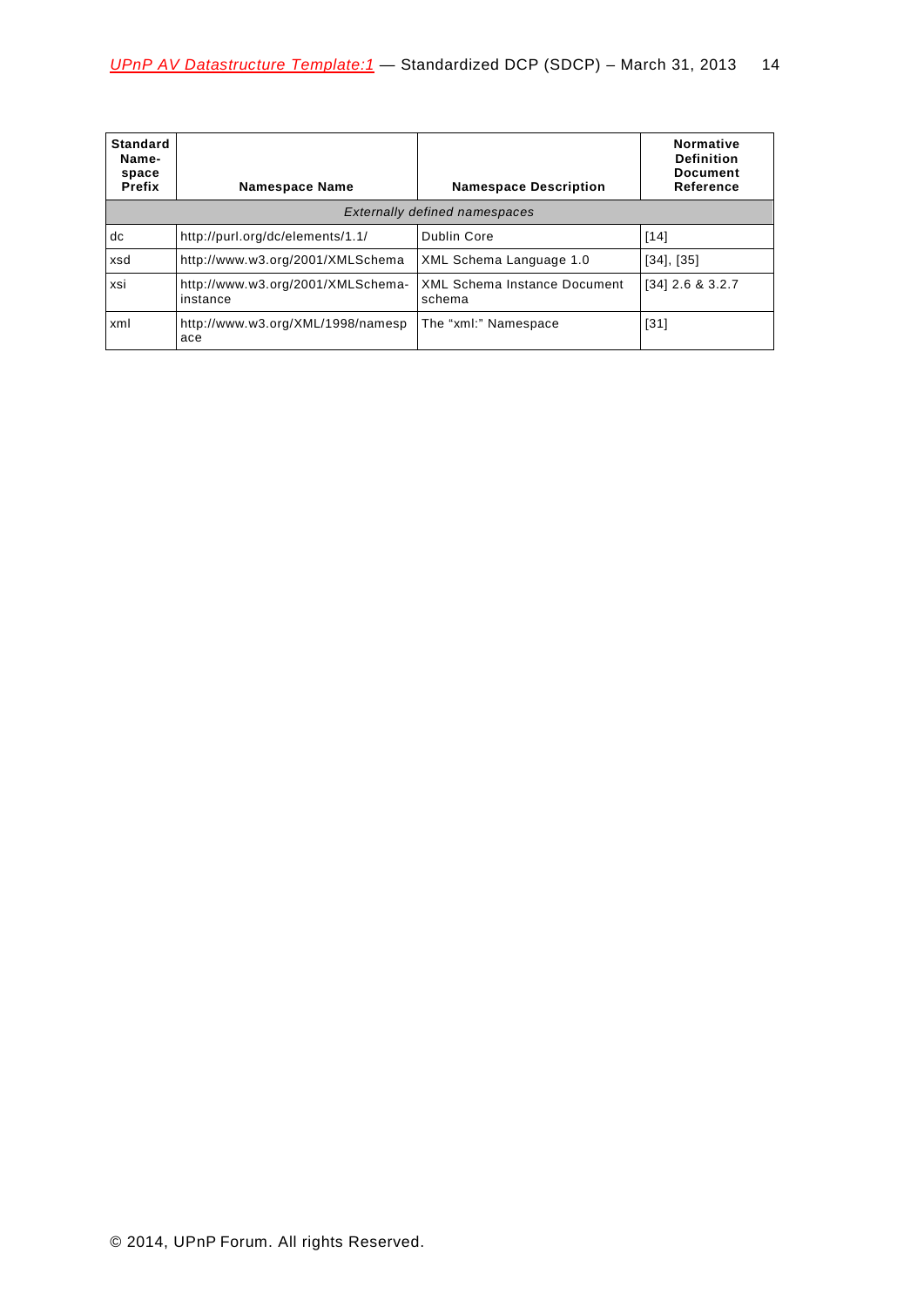<span id="page-14-0"></span>

| <b>Standard</b><br>Name-<br>space<br>Prefix | <b>Relative URI and</b><br>File Name <sup>a</sup><br>· Form 1, Form 2,<br>Form <sub>3</sub>                                              | <b>Valid Root Element(s)</b><br>AV Working Committee Defined Namespaces                                                 | <b>Schema Reference</b> |
|---------------------------------------------|------------------------------------------------------------------------------------------------------------------------------------------|-------------------------------------------------------------------------------------------------------------------------|-------------------------|
|                                             |                                                                                                                                          |                                                                                                                         |                         |
| atrs                                        | AllowedTransformSetting<br>s-vn-yyyymmdd.xsd<br>AllowedTransformSetting<br>s-vn.xsd<br>AllowedTransformSetting<br>s.xsd                  | <transformlist></transformlist>                                                                                         | $[1]$                   |
| av                                          | av-vn-yyyymmdd.xsd<br>av-vn.xsd<br>av.xsd                                                                                                | n/a                                                                                                                     | $[4]$                   |
| avdt                                        | avdt-vn-yyyymmdd.xsd<br>avdt-vn.xsd<br>avdt.xsd                                                                                          | $<$ AVDT $>$                                                                                                            | $[2]$                   |
| avs                                         | avs-vn-yyyymmdd.xsd<br>avs-vn.xsd<br>avs.xsd                                                                                             | <capabilities><br/><math>&lt;</math>Features&gt;<br/><statevariablevaluepairs></statevariablevaluepairs></capabilities> | [5]                     |
| avt-event                                   | avt-event-vn-<br>yyyymmdd.xsd<br>avt-event-vn.xsd<br>avt-event.xsd                                                                       | <event></event>                                                                                                         | $[7]$                   |
|                                             | cds-event cds-event-vn-<br>yyyymmdd.xsd<br>cds-event-vn.xsd<br>cds-event.xsd                                                             | <stateevent></stateevent>                                                                                               | $[9]$                   |
| cm-dciu                                     | cm-<br>deviceClockInfoUpdates-<br>vn-yyyymmdd.xsd<br>cm-<br>deviceClockInfoUpdates<br>$-vn.xsd$<br>cm-<br>deviceClockInfoUpdates.<br>xsd | <deviceclockinfoupdates></deviceclockinfoupdates>                                                                       | $[11]$                  |
| cm-ftrlst                                   | cm-featureList-vn-<br>yyyymmdd.xsd<br>cm-featureList-vn.xsd<br>cm-featureList.xsd                                                        | <features></features>                                                                                                   | $[12]$                  |
| didl-lite                                   | didl-lite-vn-<br>yyyymmdd.xsd<br>didl-lite-vn.xsd<br>didl-lite.xsd                                                                       | <didl-lite></didl-lite>                                                                                                 | $[16]$                  |
| dmo                                         | dmo-vn-yyyymmdd.xsd<br>dmo-vn.xsd<br>dmo.xsd                                                                                             | <devicemode></devicemode>                                                                                               | $[17]$                  |
| dmor                                        | dmor-vn-yyyymmdd.xsd<br>dmor-vn.xsd<br>dmor.xsd                                                                                          | <devicemoderequest></devicemoderequest>                                                                                 | $[18]$                  |
| dmos                                        | dmos-vn-yyyymmdd.xsd<br>dmos-vn.xsd<br>dmos.xsd                                                                                          | <devicemodestatus></devicemodestatus>                                                                                   | $[19]$                  |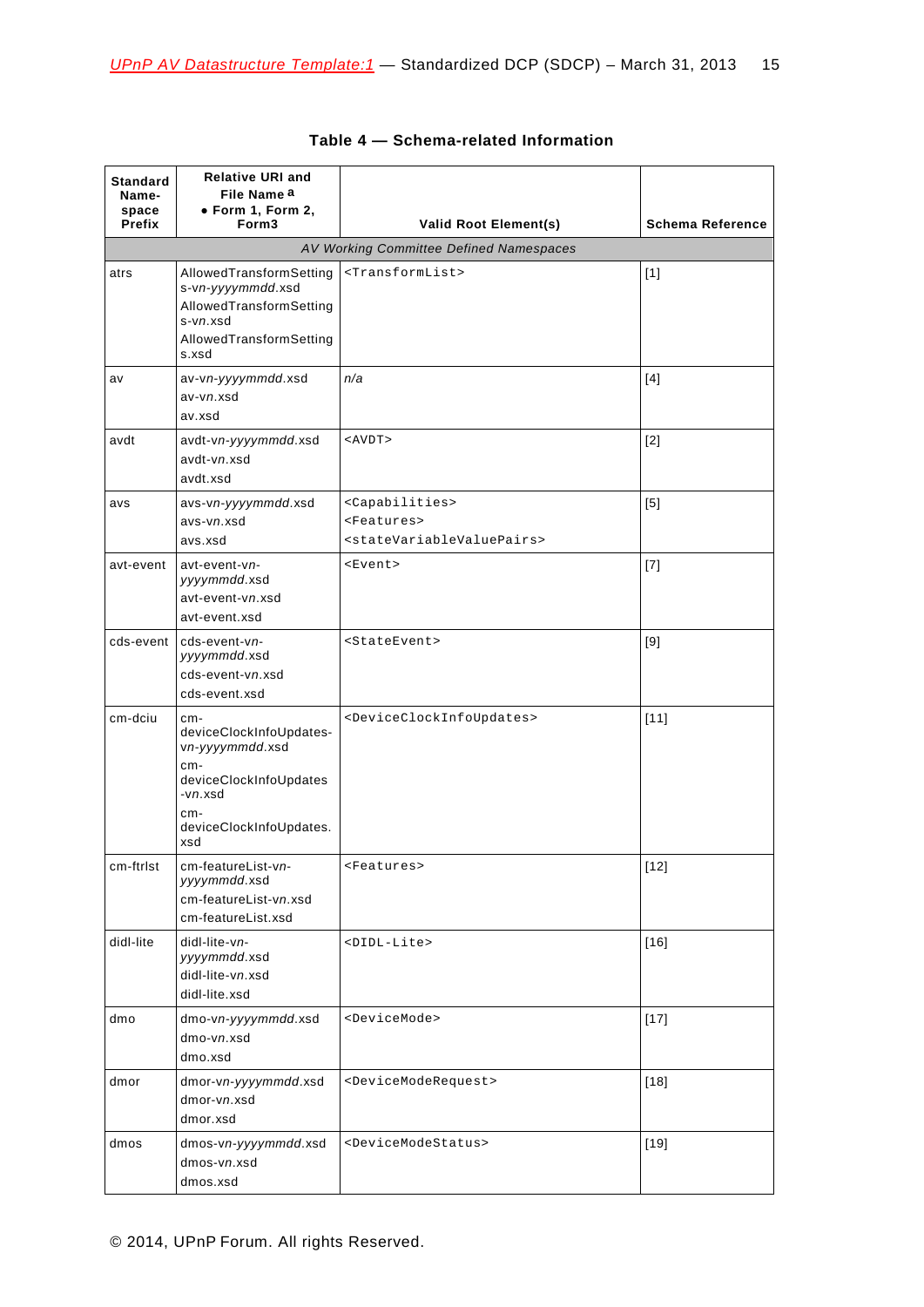| Standard<br>Name-<br>space<br>Prefix | <b>Relative URI and</b><br>File Name <sup>a</sup><br>· Form 1, Form 2,<br>Form <sub>3</sub>    | <b>Valid Root Element(s)</b>                                          | <b>Schema Reference</b> |  |
|--------------------------------------|------------------------------------------------------------------------------------------------|-----------------------------------------------------------------------|-------------------------|--|
| pi                                   | pi-vn-yyyymmdd.xsd<br>pi-vn.xsd<br>pi.xsd                                                      | <permissionsinfo></permissionsinfo>                                   | [21]                    |  |
| rcs-event                            | rcs-event-vn-<br>yyyymmdd.xsd<br>rcs-event-vn.xsd<br>rcs-event.xsd                             | <event></event>                                                       | [23]                    |  |
| rii                                  | rii-vn-yyyymmdd.xsd<br>rii-vn.xsd<br>rii.xsd                                                   | <rendererinfo></rendererinfo>                                         | $[24]$                  |  |
| rpl                                  | rpl-vn-yyyymmdd.xsd<br>rpl-vn.xsd<br>rpl.xsd                                                   | <playlistinfo></playlistinfo>                                         | $[25]$                  |  |
| trs                                  | TransformSettings-vn-<br>yyyymmdd.xsd<br>TransformSettings-<br>vn.xsd<br>TransformSettings.xsd | <transformsettings></transformsettings>                               | $[29]$                  |  |
| srs                                  | srs-vn-yyyymmdd.xsd<br>srs-vn.xsd<br>srs.xsd                                                   | $<$ srs>                                                              | $[27]$                  |  |
| srs-event                            | srs-event-vn-<br>yyyymmdd.xsd<br>srs-event-vn.xsd<br>srs-event.xsd                             | <stateevent></stateevent>                                             | $[28]$                  |  |
| upnp                                 | upnp-vn-yyyymmdd.xsd<br>upnp-vn.xsd<br>upnp.xsd                                                | n/a                                                                   | $[30]$                  |  |
| <b>Externally Defined Namespaces</b> |                                                                                                |                                                                       |                         |  |
| dc                                   |                                                                                                | Absolute URL: http://dublincore.org/schemas/xmls/simpledc20021212.xsd | $[13]$                  |  |
| xsd                                  | n/a                                                                                            | <schema></schema>                                                     | [36]                    |  |
| xsi                                  | n/a                                                                                            |                                                                       | n/a                     |  |
| xml                                  | n/a                                                                                            |                                                                       | [32]                    |  |

<span id="page-15-1"></span>a Absolute URIs are generated by prefixing the relative URIs with ["http://www.upnp.org/schemas/av/"](http://www.upnp.org/schemas/av/)

# <span id="page-15-0"></span>**4.3.1 Namespace Prefix Requirements**

There are many occurrences in this specification of string data types that contain XML names (property names). These XML names in strings will not be processed under namespace-aware conditions. Therefore, all occurrences in instance documents of XML names in strings shall use the standard namespace prefixes as declared in [Table 3.](#page-12-0) In order to properly process the XML documents described herein, control points and devices shall use namespace-aware XML processors [\[33\]](#page-6-1) for both reading and writing. As allowed by [\[33\]](#page-6-1), the namespace prefixes used in an instance document are at the sole discretion of the document creator. Therefore, the declared prefix for a namespace in a document may be different from the standard prefix. All devices shall be able to correctly process any valid XML instance document, even when it uses a non-standard prefix for ordinary XML names. However, it is strongly recommended that all devices use these standard prefixes for all instance documents to avoid confusion on the part of both human and machine readers. These standard prefixes are used in all descriptive text and all XML examples in this and related UPnP specifications. However, each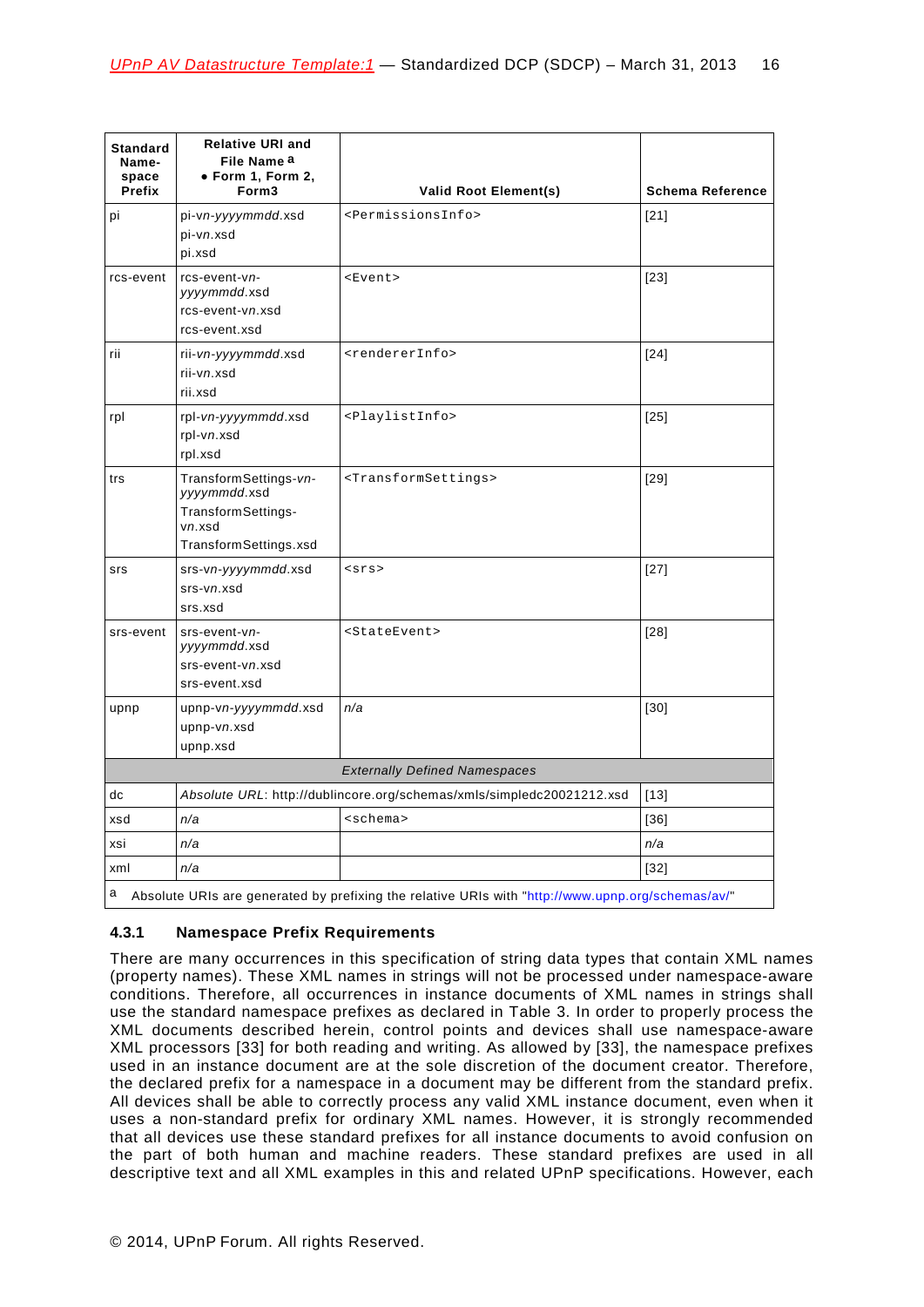individual specification may assume a default namespace for its descriptive text. In that case, names from that namespace may appear with no prefix.

The assumed default namespace, if any, for each UPnP AV specification is given in [Table](#page-16-1) 5.

Note: all UPnP AV schemas declare attributes to be "unqualified", so namespace prefixes are never used with AV Working Committee defined attribute names.

| Table 5 — Default Namespaces for the AV Specifications |  |
|--------------------------------------------------------|--|
|--------------------------------------------------------|--|

<span id="page-16-1"></span>

| <b>AV Specification Name</b> | <b>Default Namespace Prefix</b> |
|------------------------------|---------------------------------|
| AVTransport                  | avt-event                       |
| ConnectionManager            | n/a                             |
| ContentDirectory             | didl-lite                       |
| MediaRenderer                | n/a                             |
| MediaServer                  | n/a                             |
| RenderingControl             | rcs-event                       |
| ScheduledRecording           | srs                             |

### <span id="page-16-0"></span>**4.3.2 Namespace Names, Namespace Versioning and Schema Versioning**

The UPnP AV service specifications define several data structures (such as state variables and action arguments) whose format is an XML instance document that complies with one or more specific XML schemas, which define XML namespaces. Each namespace is uniquely identified by an assigned namespace name. The namespace names that are defined by the AV Working Committee are URNs. See [Table 3](#page-12-0) for a current list of namespace names. Additionally, each namespace corresponds to an XML schema document that provides a machine-readable representation of the associated namespace to enable automated validation of the XML (state variable or action parameter) instance documents.

Within an XML schema and XML instance document, the name of each corresponding namespace appears as the value of an xmlns attribute within the root element. Each xmlns attribute also includes a namespace prefix that is associated with that namespace in order to qualify and disambiguate element and attribute names that are defined within different namespaces. The schemas that correspond to the listed namespaces are identified by URI values that are listed in the schemaLocation attribute also within the root element (see subclause [4.3.3\)](#page-18-0).

In order to enable both forward and backward compatibility, namespace names are permanently assigned and shall not change even when a new version of a specification changes the definition of a namespace. However, all changes to a namespace definition shall be backward-compatible. In other words, the updated definition of a namespace shall not invalidate any XML documents that comply with an earlier definition of that same namespace. This means, for example, that a namespace shall not be changed so that a new element or attribute becomes required in a conforming instance document. Although namespace names shall not change, namespaces still have version numbers that reflect a specific set of definitional changes. Each time the definition of a namespace is changed, the namespace's version number is incremented by one.

Whenever a new namespace version is created, a new XML schema document (.xsd) is created and published so that the new namespace definition is represented in a machinereadable form. Since a XML schema document is just a representation of a namespace definition, translation errors can occur. Therefore, it is sometime necessary to re-release a published schema in order to correct typos or other namespace representation errors. In order to easily identify the potential multiplicity of schema releases for the same namespace, the URI of each released schema shall conform to the following format (called Form 1):

Form 1: "http://www.upnp.org/schemas/av/" *schema-root-name* "-v" *ver* "*-*" *yyyymmdd* where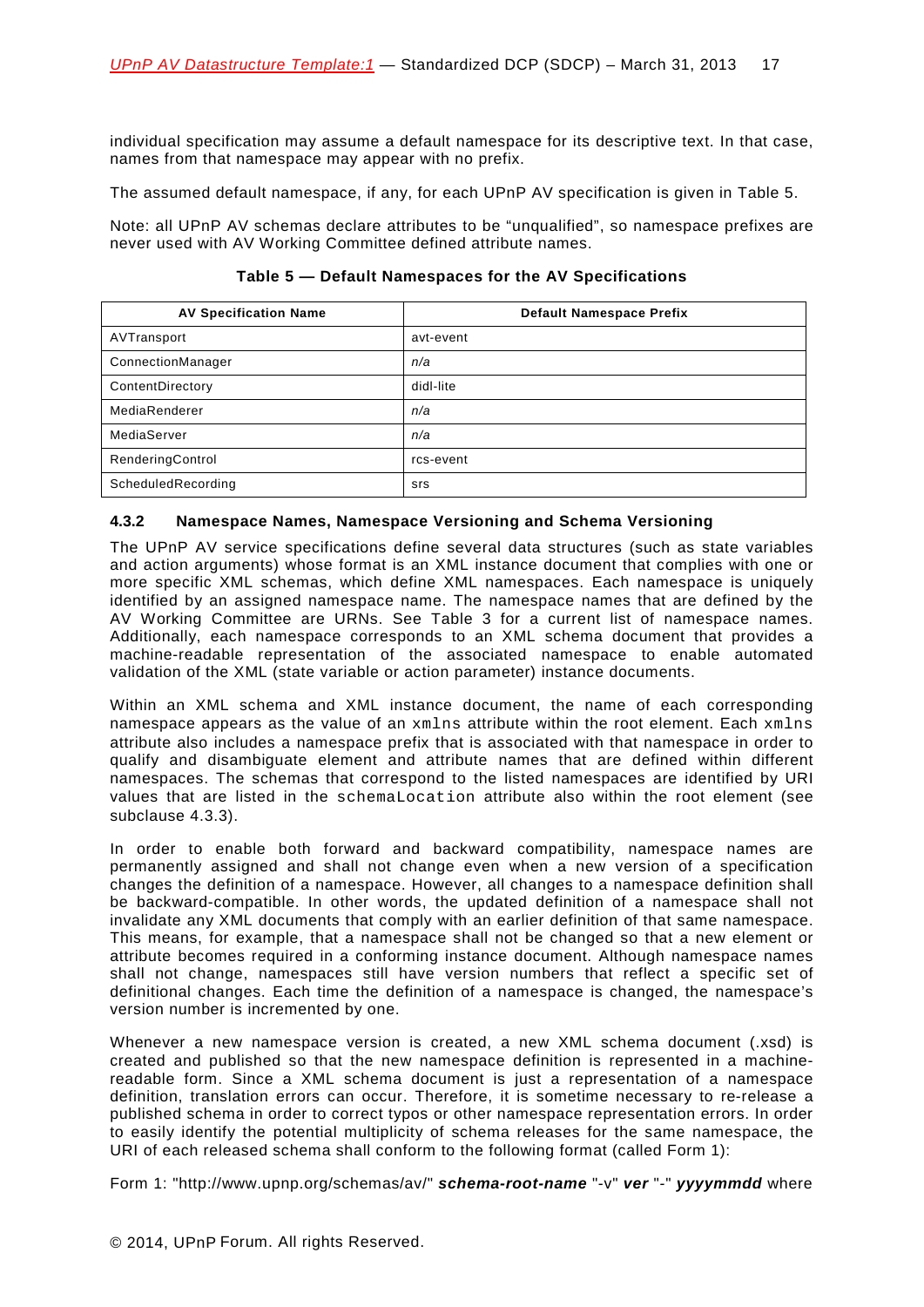- *schema-root-name* is the name of the root element of the namespace that this schema represents.
- *ver* corresponds to the version number of the namespace that is represented by the schema.
- *yyyymmdd* is the year, month and day (in the Gregorian calendar) that this schema was released.

[Table 4](#page-14-0) identifies the URI formats for each of the namespaces that are currently defined by the UPnP AV Working Committee.

As an example, the original schema URI for the "rcs-event" namespace (that was released with the original publication of the UPnP AV service specifications in the year 2002) was ["http://www.upnp.org/schemas/av/rcs-event-v1-20020625.xsd"](http://www.upnp.org/schemas/av/rcs-event-v1-20020625.xsd). When the UPnP AV service specifications were subsequently updated in the year 2006, the URI for the updated version of the "rcs-event" namespace was ["http://www.upnp.org/schemas/av/rcs-event-v2-20060531.xsd"](http://www.upnp.org/schemas/av/rcs-event-v2-20060531.xsd). However, in 2006, the schema URI for the newly created "srs-event" namespace was ["http://www.upnp.org/schemas/av/srs-event-v1-20060531.xsd"](http://www.upnp.org/schemas/av/srs-event-v1-20060531.xsd). Note the version field for the "srs-event" schema is "v1" since it was first version of that namespace whereas the version field for the "rcs-event" schema is "v2" since it was the second version of that namespace.

In addition to the dated schema URIs that are associated with each namespace, each namepace also has a set of undated schema URIs. These undated schema URIs have two distinct formats with slightly different meanings:

Form 2: "http://www.upnp.org/schemas/av/" *schema-root-name* "-v" *ver*

where *ver* is described above.

Form 3: "http://www.upnp.org/schemas/av/" *schema-root-name*

Form 2 of the undated schema URI is always linked to the most recent release of the schema that represents the version of the namespace indicated by *ver*. For example, the undated URI "…/av/rcs-event-v2.xsd" is linked to the most recent schema release of version 2 of the "rcsevent" namespace. Therefore, on May 31, 2006 (20060531), the undated schema URI was linked to the schema that is otherwise known as "…/av/rcs-event-v2-20060531.xsd". Furthermore, if the schema for version 2 of the "rcs-event" namespace was ever re-released, for example to fix a typo in the 20060531 schema, then the same undated schema URI ("…/av/rcs-event-v2.xsd") would automatically be updated to link to the updated version 2 schema for the "rcs-event" namespace.

Form 3 of the undated schema URI is always linked to the most recent release of the schema that represents the highest version of the namespace that has been published. For example, on June 25, 2002 (20020625), the undated schema URI "…/av/rcs-event.xsd" was linked to the schema that is otherwise known as "…/av/rcs-event-v1-20020625.xsd". However, on May 31, 2006 (20060531), that same undated schema URI was linked to the schema that is otherwise known as "…/av/rcs-event-v2-20060531.xsd".

When referencing a schema URI within an XML instance document or a referencing XML schema document, the following usage rules apply:

- All instance documents, whether generated by a service or a control point, shall use Form 3.
- All UPnP AV published schemas that reference other UPnP AV schemas shall also use Form 3.

Within an XML instance document, the definition for the schemaLocation attribute comes from the XML Schema namespace "http://www.w3.org/2002/XMLSchema-instance". A single occurrence of the attribute can declare the location of one or more schemas. The schemaLocation attribute value consists of a whitespace separated list of values that is interpreted as a namespace name followed by its schema location URL. This pair-sequence is repeated as necessary for the schemas that need to be located for this instance document.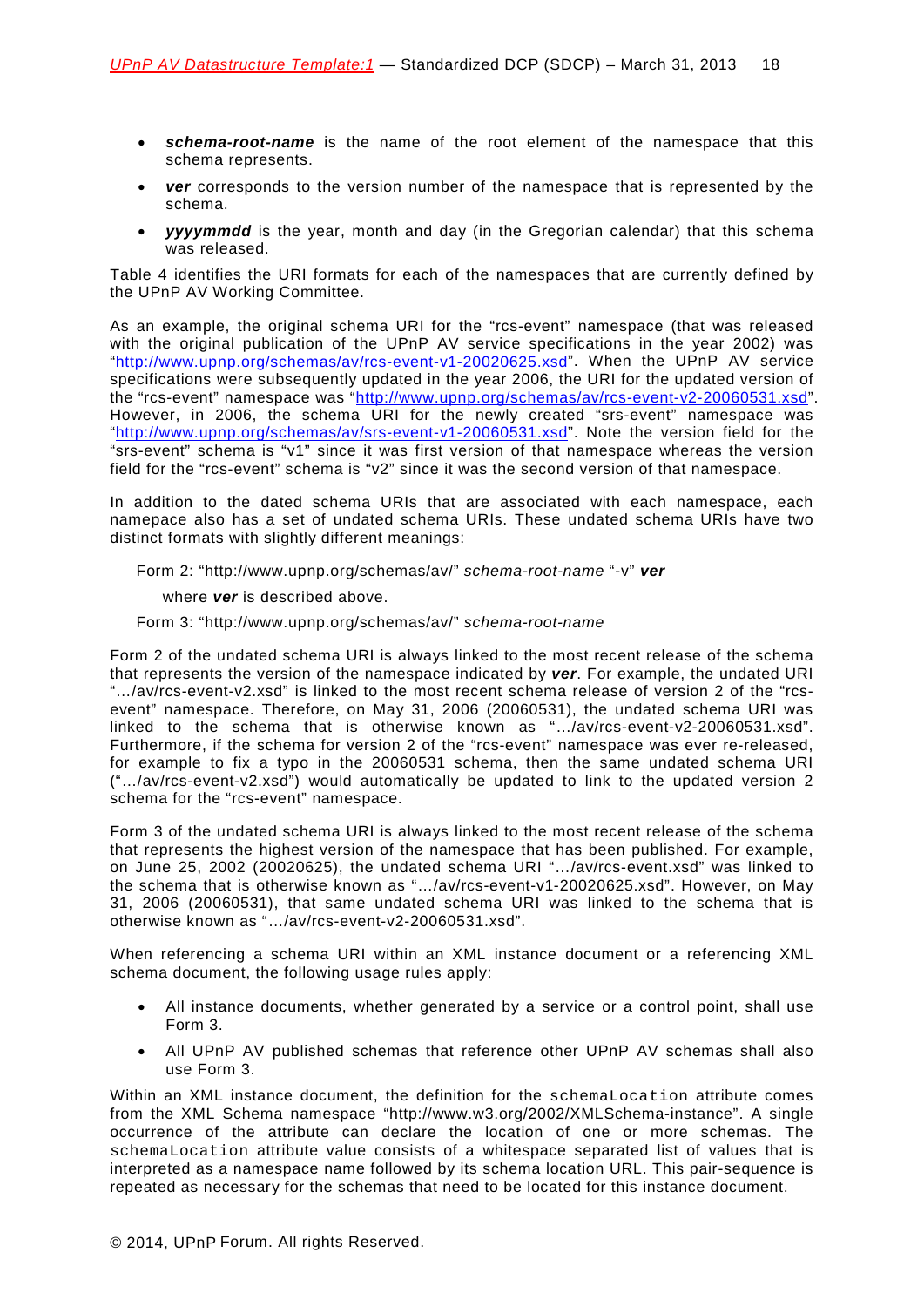In addition to the schema URI naming and usage rules described above, each released schema shall contain a version attribute in the <schema> root element. Its value shall correspond to the format:

### *ver* "*-*" *yyyymmdd* where *ver* and *yyyymmdd* are described above.

The version attribute provides self-identification of the namespace version and release date of the schema itself. For example, within the original schema released for the "rcs-event" namespace (…/rcs-event-v2-20020625.xsd), the <schema> root element contains the following attribute: version="2-20020625".

### <span id="page-18-0"></span>**4.3.3 Namespace Usage Examples**

The schemaLocation attribute for XML instance documents comes from the XML Schema instance namespace "http://www.w3.org/2002/XMLSchema-instance". A single occurrence of the attribute can declare the location of one or more schemas. The schemaLocation attribute value consists of a whitespace separated list of values: namespace name followed by its schema location URL. This pair-sequence is repeated as necessary for the schemas that need to be located for this instance document.

### **Example 1:**

Sample *DIDL-Lite XML Instance Document*. Note that the references to the UPnP AV schemas do not contain any version or release date information. In other words, the references follow Form 3 from above. Consequently, this example is valid for all releases of the UPnP AV service specifications.

```
<?xml version="1.0" encoding="UTF-8"?>
<DIDL-Lite
   xmlns:dc="http://purl.org/dc/elements/1.1/"
   xmlns="urn:schemas-upnp-org:metadata-1-0/DIDL-Lite/"
   xmlns:upnp="urn:schemas-upnp-org:metadata-1-0/upnp/"
   xmlns:xsi="http://www.w3.org/2001/XMLSchema-instance"
   xsi:schemaLocation="
      urn:schemas-upnp-org:metadata-1-0/DIDL-Lite/
         http://www.upnp.org/schemas/av/didl-lite.xsd
      urn:schemas-upnp-org:metadata-1-0/upnp/
        http://www.upnp.org/schemas/av/upnp.xsd">
   <item id="18" parentID="13" restricted="0">
      ...
   </item>
```
</DIDL-Lite>

### <span id="page-18-1"></span>**4.4 Vendor-defined Extensions**

Whenever vendors create additional vendor-defined state variables, actions or properties, their assigned names and XML representation shall follow the naming conventions and XML rules as specified below in subclauses [4.4.1](#page-18-2) to [4.4.4.](#page-19-2)

### <span id="page-18-2"></span>**4.4.1 Vendor-defined Action Names**

Vendor-defined action names shall begin with "**X\_**". Additionally, it should be followed by an ICANN assigned domain name owned by the vendor followed by the underscore character ("\_"). It shall then be followed by the vendor-assigned action name. The vendor-assigned action name shall not contain a hyphen character ("-", 2D Hex in UTF-8) nor a hash character ("#", 23 Hex in UTF-8). Vendor-assigned action names are case sensitive. The first character of the name shall be a US-ASCII letter ("A"-"Z", "a"-"z"), US-ASCII digit ("0"-"9"), an underscore ("\_"), or a non-experimental Unicode letter or digit greater than U+007F. Succeeding characters shall be a US-ASCII letter ("A"-"Z", "a"-"z"), US-ASCII digit ("0"-"9"), an underscore ("\_"), a period ("."), a Unicode combiningchar, an extender, or a non-experimental Unicode letter or digit greater than U+007F. The first three letters shall not be "XML" in any combination of case.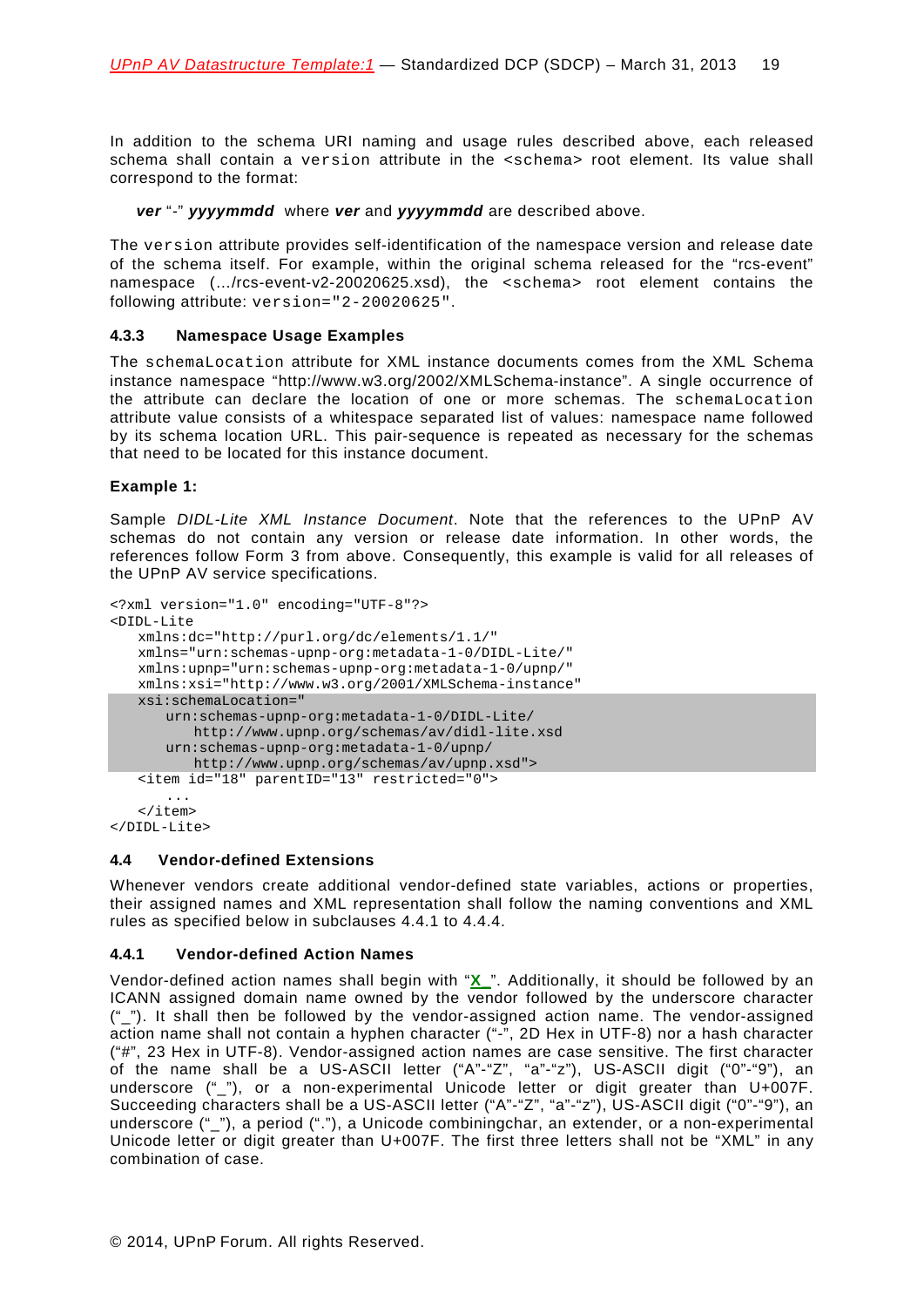### <span id="page-19-0"></span>**4.4.2 Vendor-defined State Variable Names**

Vendor-defined state variable names shall begin with "**X\_**". Additionally, it should be followed by an ICANN assigned domain name owned by the vendor, followed by the underscore character (" "). It shall then be followed by the vendor-assigned state variable name. The vendor-assigned state variable name shall not contain a hyphen character ("-", 2D Hex in UTF-8). Vendor-assigned action names are case sensitive. The first character of the name shall be a US-ASCII letter ("A"-"Z", "a"-"z"), US-ASCII digit ("0"-"9"), an underscore (" "), or a non-experimental Unicode letter or digit greater than U+007F. Succeeding characters shall be a US-ASCII letter ("A"-"Z", "a"-"z"), US-ASCII digit ("0"-"9"), an underscore ("\_"), a period ("."), a Unicode combiningchar, an extender, or a non-experimental Unicode letter or digit greater than U+007F. The first three letters shall not be "XML" in any combination of case.

### <span id="page-19-1"></span>**4.4.3 Vendor-defined XML Elements and attributes**

UPnP vendors may add non-standard elements and attributes to a UPnP standard XML document, such as a device or service description. Each addition shall be scoped by a vendor-owned XML namespace. Arbitrary XML shall be enclosed in an element that begins with "**X**," and this element shall be a sub element of a standard complex type. Non-standard attributes may be added to standard elements provided these attributes are scoped by a vendor-owned XML namespace and begin with "**X\_**".

### <span id="page-19-2"></span>**4.4.4 Vendor-defined Property Names**

UPnP vendors may add non-standard properties to the ContentDirectory service. Each property addition shall be scoped by a vendor-owned namespace. The vendor-assigned property name shall not contain a hyphen character ("-", 2D Hex in UTF-8). Vendor-assigned property names are case sensitive. The first character of the name shall be a US-ASCII letter ("A"-"Z", "a"-"z"), US-ASCII digit ("0"-"9"), an underscore ("\_"), or a non-experimental Unicode letter or digit greater than U+007F. Succeeding characters shall be a US-ASCII letter ("A"-"Z", "a"-"z"), US-ASCII digit ("0"-"9"), an underscore ("\_"), a period ("."), a Unicode combiningchar, an extender, or a non-experimental Unicode letter or digit greater than U+007F. The first three letters shall not be "XML" in any combination of case.

### <span id="page-19-3"></span>**5 AV Datastructure Template**

The following shows the generalized layout of an AVDT Template. More elements and/or attributes may be added in future versions of AVDT templates.

The *forum* character style is used to indicate names defined by the AVWC. Implementations need to fill out the parts that are printed in *vendor* character style.

```
<?xml version="1.0"?>
<AVDT
xmlns:xsd="http://www.w3.org/2001/XMLSchema"
xmlns:xsi="http://www.w3.org/2001/XMLSchema-instance"
xsi:schemaLocation="
  urn:schemas-upnp-org:av:avdt
     http://www.upnp.org/schemas/av/avdt.xsd"
xmlns="urn:schemas-upnp-org:av:avdt">
  <contextID>data structure identification context</contextID>
  <dataStructType>data structure name</dataStructType>
  <fieldTable>
     <field>
        <name>field name</name>
        <dataType csv="csv data type" maxSize="max length">
           field data type
        </dataType>
        <minCountTotal>minimum total occurrences</minCountTotal>
        <maxCountTotal>maximum total occurrences</maxCountTotal>
        <minListSizeTotal>min # of entries in CSV</minListSizeTotal>
        <maxListSizeTotal>max # of entries in CSV</maxListSizeTotal>
        <allowedValueDescriptor>
```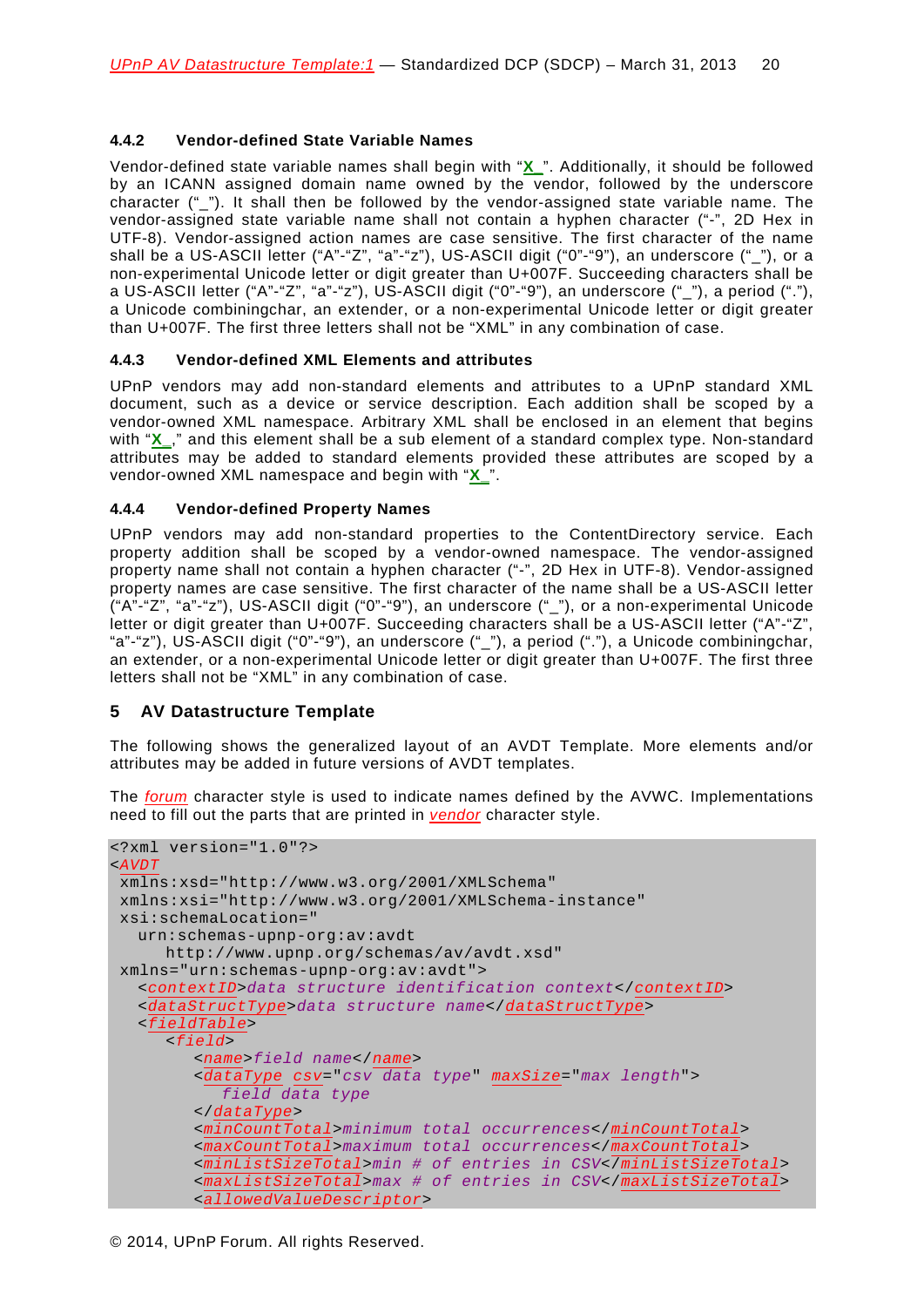```
<dependentField defaultDependency="1|0">
              <name>field name</name>
              <anyValue></anyValue>
              <valueList>
                 <value>enumerated value</value>
                 // Other values go here
              </valueList>
              <valueRange>
                 <minimum>minimum value</minimum>
                 <maximum>maximum value</maximum>
                 <step>increment value</step>
              </valueRange>
              // Other value ranges go here
           </dependentField>
           // Other dependent fields go here
           <minCount>minimum occurrences of these values</minCount>
           <maxCount>maximum occurrences of these values</maxCount>
           <minListSize>minimum # of these values in CSV</minListSize>
           <maxListSize>maximum # of these values in CSV</maxListSize>
           <defaultValue>default value</defaultValue>
           <allowAny></allowAny>
           <allowedValueList>
              <allowedValue>enumerated value</allowedValue>
              // Other allowed values go here
           </allowedValueList>
           <allowedValueRange>
              <minimum>minimum value</minimum>
              <maximum>maximum value</maximum>
              <step>increment value</step>
           </allowedValueRange>
           // Other allowed value Ranges go here
        </allowedValueDescriptor>
        // Other allowed value descriptors go here
      </field>
      // Other field declarations go here
   </fieldTable>
</AVDT>
```
# **xml**

Required for all XML documents. Case sensitive.

#### **AVDT**

Required. Shall have "urn:schemas-upnp-org:av:avdt" as the value for the xmlns attribute; this references the UPnP AV Working Committee Datastructure Template Schema. As long as the same xmlns is used, the data structure template shall be backward compatible, i.e. usable by legacy implementations. Contains all other elements describing the service, i.e., contains the following sub elements:

#### **contextID**

Required. xsd:anyType. Identifies the context in which the data structure type has meaning. Typically, this element contains a unique identifier for the device-specific service instance that contains this data structure.

For example, uuid:*device-UUID*::urn:**schemas-upnp-org**:**service**:scheduleRecording:1.

#### **dataStructType**

Required. xsd:QName. Identifies the data structure type. The name of the data structure type is vendor-dependent. It shall be a QName as defined in clause 3 of the W3C document "Namespaces in XML" [\[33\]](#page-6-1). Identical data structure types shall be identified by the same name. Likewise, data structure types that are different shall have different names.

#### **fieldTable**

Required. Begins the description for the fields that are defined for this data structure type. Contains zero or more of the following sub element(s):

#### **field**

Required. Repeat once for each **field** that is contained within this data structure type. Contains the following sub elements: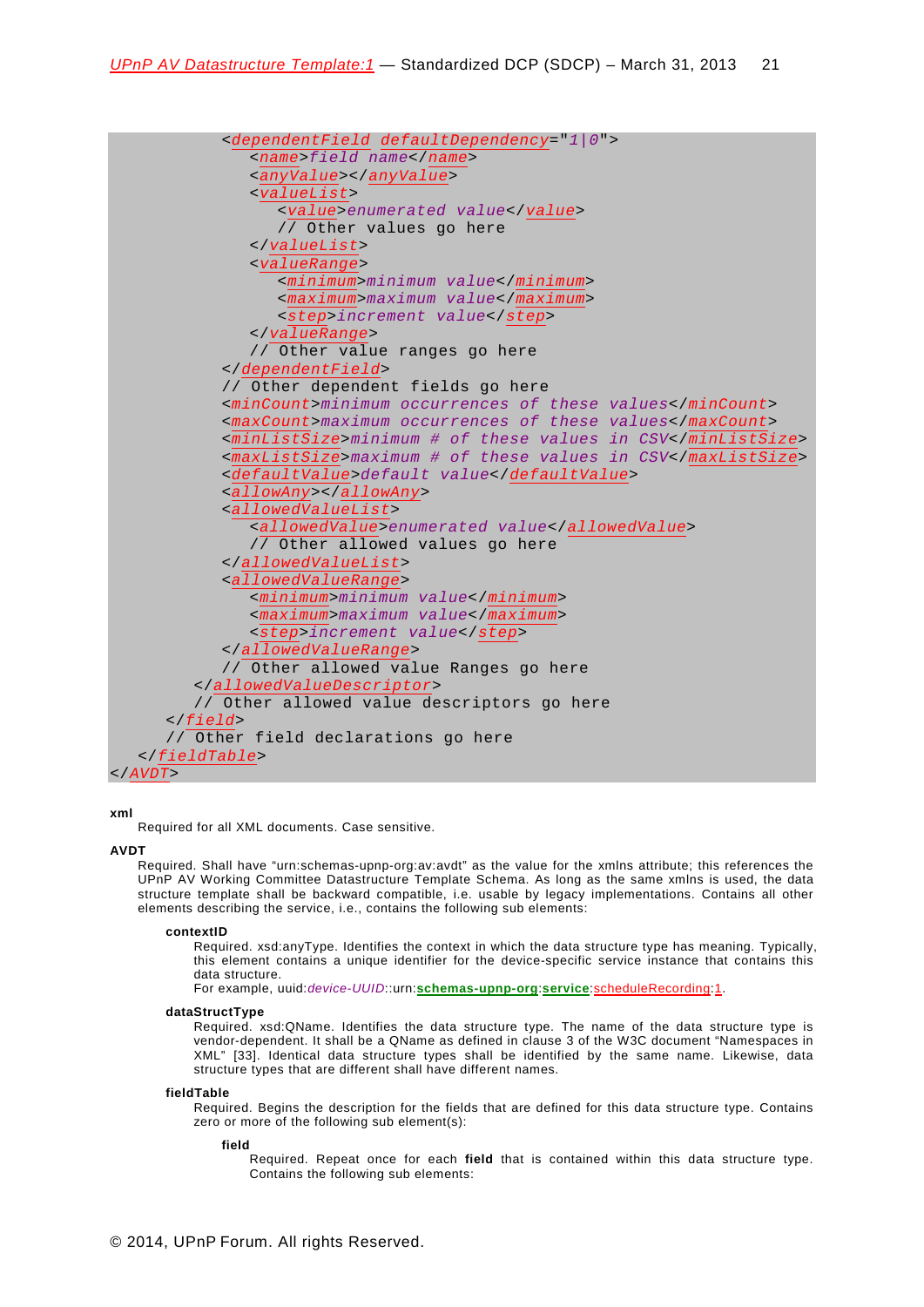#### **name**

Required. xsd:string. Identifies the name of the **field** that is described within this **field** element. Shall be one of the following formats:

- QName
- QName "@" NCName
- "@" NCName
- NCName ":@" NCName

where QName and NCName are defined in clause 3 of the W3C document "Namespaces in XML" [\[33\]](#page-6-1). For **field**s that correspond to an XML element (within the data structure's (**dataStructType**) XML document) **name** shall contain the name of the XML element using the QName format e.g. element-name. For **field**s that correspond to an XML attribute (within the data structure's (**dataStructType**) XML document) **name** shall contain the name of the XML attribute using any of the forms other than the QName format e.g. element-name@attribute-name.

#### **datatype**

Required. xsd:string. Identifies the data type of this **field**. Shall be a QName with a namespace prefix of "xsd". QName is defined in clause 3 of the W3C document "Namespaces in XML" [\[33\]](#page-6-1). Shall be one, and only one, of the data types defined by "XML Schema Part-2" [\[35\]](#page-7-2). Contains the following attributes:

#### **@csv**

Allowed. xsd:string. If present, indicates that this string **field** contains a CSV list of values (called "entries") of the data type specified by the CSV attribute. Shall comply with the CSV data type notation identified in subclause [4.2.2.](#page-9-3) For example, a value of "xsd:int" indicates a CSV of integer values. AVDT does not impose any restrictions on the data type value that may be specified. However, each data structure defined by an AVDT instance (**dataStructType**) will use only a limited number of CSV data types. Shall only be specified when **datatype** equals "string" and the **field** is intended to contain a CSV list of values. The minimum and maximum number of entries in the CSV list are specified by **minListSizeTotal**, **maxListSizeTotal**, **minListSize**, and **maxListSize** defined below.

#### **@maxSize**

Allowed. xsd:unsignedInt. Meaningful only when **datatype** equals "string". Indicates the maximum number of bytes allowed for this **field**. Note that since some character sets consume multiple bytes per character (e.g. UTF-16), **maxSize** does not necessarily indicate the maximum number of characters that are allowed.

#### **minCountTotal**

Allowed. xsd:unsignedInt. Minimum number of occurrences of this **field** within the entire XML document. The default value is 0 which means this **field** is allowed and might not be included in some instances of this data structure (**dataStructType**). A value of 1 or more means that this **field** is required and shall be present in every instance of this data structure at least the specified number of times.

#### **maxCountTotal**

Allowed. xsd:string. Maximum number of occurrences of this **field** within the entire XML document. Its value shall be either an unsigned integer or the value "UNBOUNDED". The default value is 1 which means this **field** shall not be present more than once within any instance of this data structure (**dataStructType**). A value of 0 indicates that this **field** is not allowed and shall not be present in any instance of this data structure. A value of "UNBOUNDED" indicates that there is no predetermined limit on the number of times this **field** may be present. The value of **maxCountTotal** shall be greater than or equal to **minCountTotal**.

#### **minListSizeTotal**

Allowed. xsd:unsignedInt. Valid only for a CSV-type **field** i.e. when the **@csv** attribute is specified within **name**. Minimum number of entries in each instance of this CSV **field**. The default value is 0 which means this **field**, when present, may contain an empty CSV list. A value of 1 or more means that this **field**, when present, shall contain at least the specified number of entries in the CSV list.

#### **maxListSizeTotal**

Allowed. xsd:string. Valid only for a CSV-type **field** i.e. when the **@csv** attribute is specified within **name**. Maximum number of entries in each instance of this CSV **field**. Its value shall be either a positive integer or the value "UNBOUNDED". The default value is 1 which means this CSV **field** shall not contain more than one entry at a time. A value of "UNBOUNDED" indicates that there is no predetermined limit on the number of entries in the CSV list. The value of **maxListSizeTotal** shall be greater than or equal to **minListSizeTotal**.

#### **allowedValueDescriptor**

Required. Begins the description of an allowed value data set for this **field**. Multiple **allowedValueDescriptor** elements are permitted. The total span of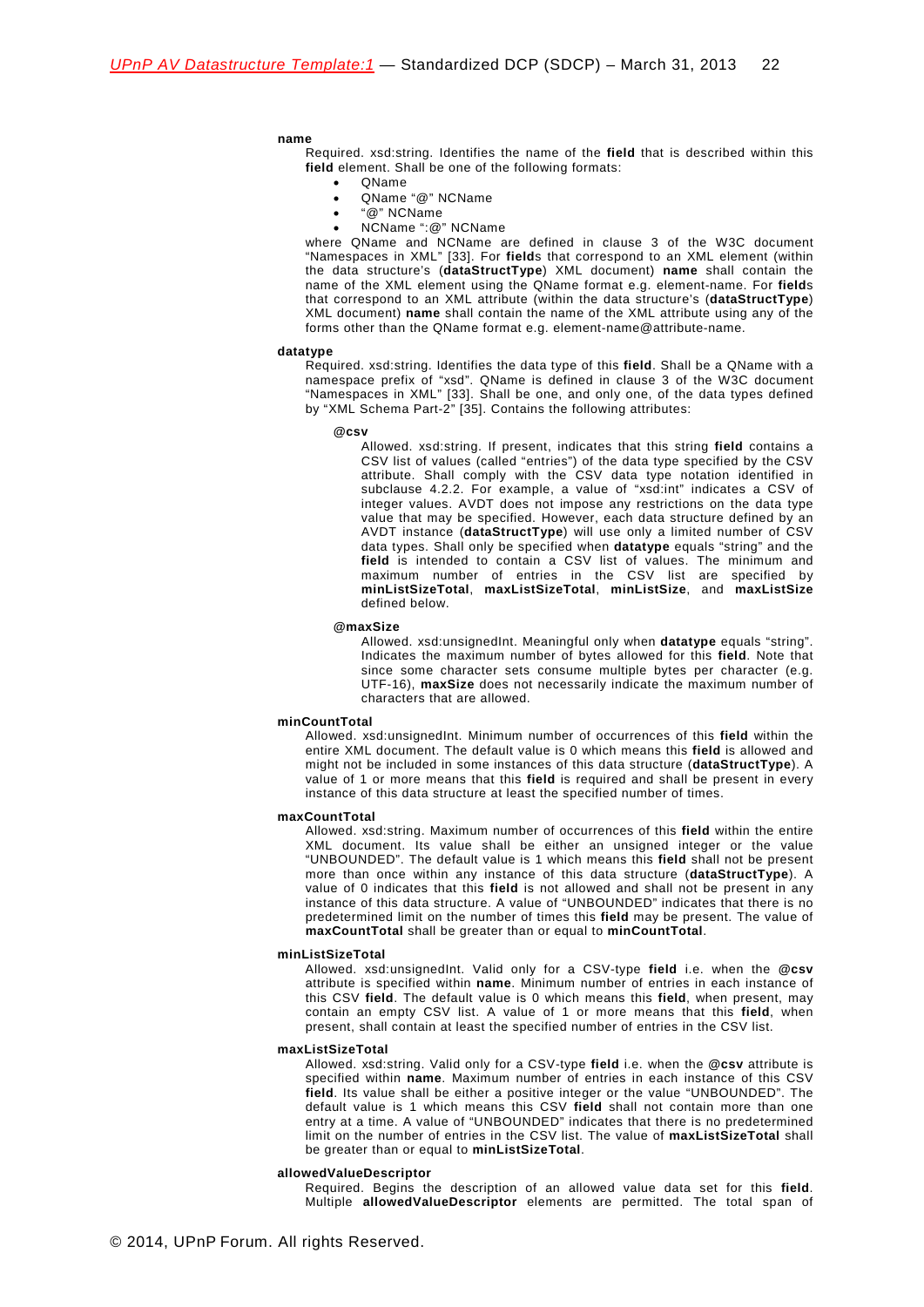allowed values for this **field** is simply a concatenation of the individual allowed values within each **allowedValueDescriptor**. Shall contain either

#### • **allowAny** or

• **allowedValueList** and/or **allowedValueRange**

Contains the following sub element(s):

#### **dependentField**

Allowed. Identifies the values of a "dependent" **field** which define a "validity context" for the allowed value data set being defined within this **allowedValueDescriptor**. In other words, when the **dependentField** is set to one of the values defined within the **dependentField**'s sub elements **anyValue**, **valuelist** and/or **valueRange** sub element, then this finally contain one of the values identified by the **allowedValueDescriptor**'s sub elements **allowAny**, **allowedValueList** and/or **allowedValueRange**. If multiple **dependentField** elements exist within a given **allowedValueDescriptor** element, the "validity context" for the allowed value data set exists whenever all of the **dependentField**s are set to their specified value/range i.e. multiple **dependentField** entries are "ANDed" together to define a specific "context" for the allowed values that follow. A missing **dependentField** element indicates that the allowed values of this **allowedValueDescriptor** are valid in all contexts except for those contexts that are identified by other peer **allowedValueDescriptor** blocks defined within this **field** Shall contain either

- **anyValue** or
- **valueList** and/or **valueRange**

Contains the following attributes and sub element(s):

#### @**defaultDependency**

Allowed. xsd:boolean. A value of 1 indicates that the **value**/**valueRange**(s) defined within this **dependentField** include the default value (**defaultValue**) of the **dependentField**. The default value for **defaultDependency** is 0 which means that the default value of this **dependentField** is not included in the **value**/**valueRange**(s) defined within this **dependentField**. Used by control points that do not support the **dependentField** in order to identify the set of allowed values that reflect the device's capabilities when the **dependentField** contains its default value.

#### **name**

Required. xsd:string. Identifies the name of a **dependentField** whose value affects the set of allowed values for this **field**. In other words, the set of allowed values for this **field** depends on the value of the **dependentField**. Shall follow the format rules defined in the **name** sub element of **field**.

#### **anyValue**

Allowed. xsd:string. The existence of this element indicates that this **dependentField** may be set to any value allowed by the **dependentField**'s data type. The content of this element shall be empty. **anyValue** shall not be included along with the **valueList** or **valueRange** elements.

#### **valueList**

Allowed. Enumerates a set of values for the **dependentField** that constrain this **field** to the set of allowed values defined within this **allowedValueDescriptor**. Multiple **valueList** elements shall not be specified. Shall not be included along with the **anyValue** element. Contains the following sub elements:

#### **value**

Required. xsd:anyType. Identifies a legal value of this field. Legal values are typically defined by the UPnP Forum AV Working Committee. However, vendors may, if the working committee permits it, add vendor-specific allowed values. An empty **value** element means that when the **dependentField** is empty, then this **field** shall contain one of the allowed values defined within this **allowedValueDescriptor**.

### **valueRange**

Allowed. Defines a range and resolution for a set of values for the **dependentField** that constrain this **field** to the set of allowed values defined within this **allowedValueDescriptor**. Valid only for numeric data types. Multiple **valueRange** elements may be specified. Shall not be included along with the **anyValue** element. Contains the following sub elements: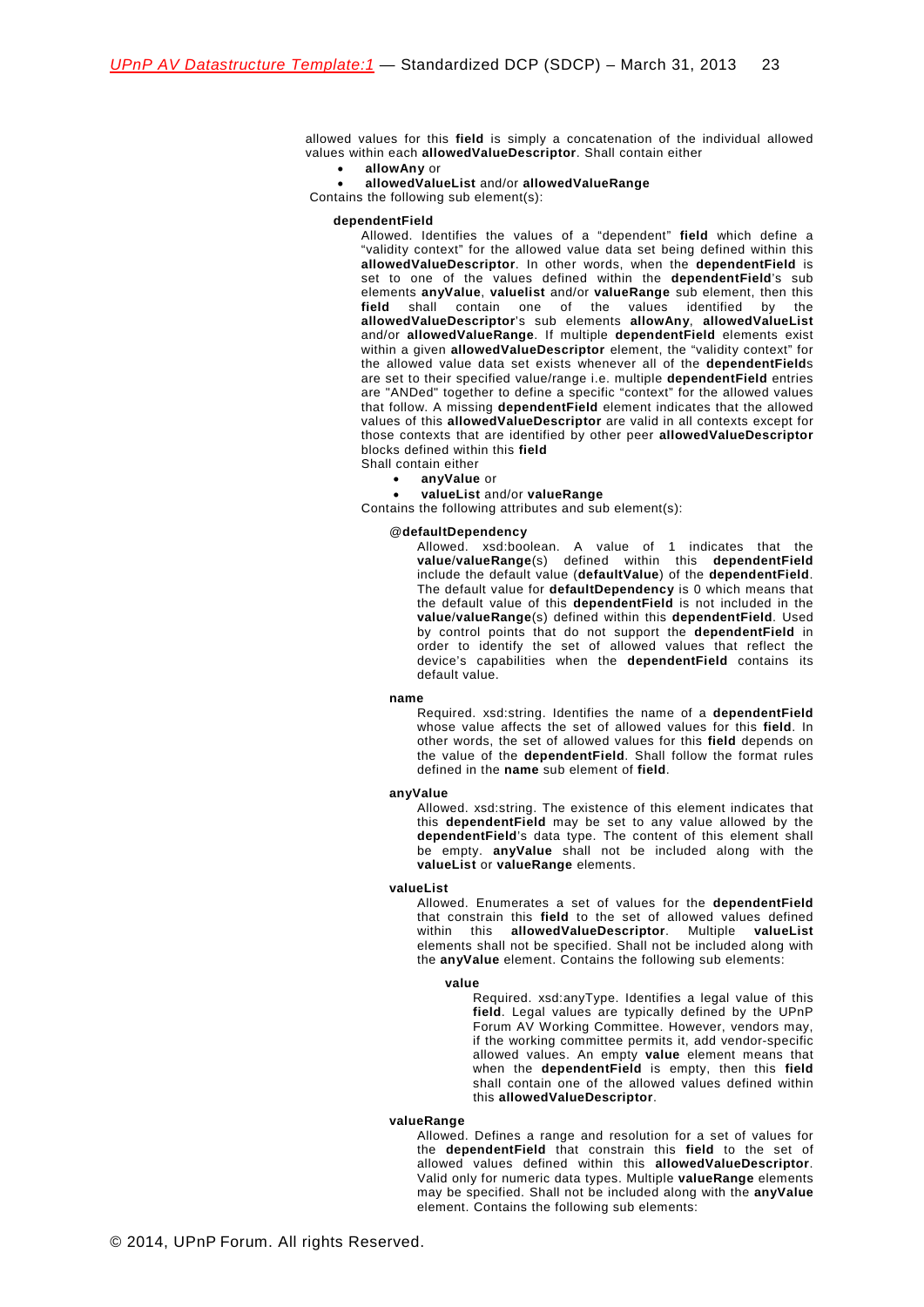#### **minimum**

Required. xsd:string. Single numeric value. Inclusive lower bound. Shall be less than **maximum**.

Note: Care needs to be taken when dealing with floating-point values so that conversion and/or rounding errors do not cause inaccurate comparison operations.

#### **maximum**

Required. xsd:string. Single numeric value. Inclusive upper bound. Shall be greater than **minimum**.

Note: Care needs to be taken when dealing with floating-point values so that conversion and/or rounding errors do not cause inaccurate comparison operations.

#### **step**

Allowed. xsd:string. Single positive numeric value. Indicates the numeric difference between adjacent supported values within the **valueRange**. The value of step shall divide the inclusive range from minimum to maximum into an integral number of equal parts. In other words,  $maximum = minimum + N*step$  where N is a positive integer. When **step** is omitted AND the data type of the **dependentField** is an integer, the default value of **step** is 1. Otherwise, when **step** is omitted, all values within the inclusive range from **minimum** to **maximum** are valid.

Note: Care needs to be taken when dealing with floating-point values so that conversion and/or rounding errors do not cause inaccurate comparison operations.

#### **minCount**

Allowed. xsd:unsignedInt. Minimum number of occurrences of this **field**  that has one of the values defined within this **allowedValueDescriptor**. Indicates the minimum number of times (within the entire XML document) that this **field** shall be set to one of the values defined within this **allowedValueDescriptor**. The default value is 0 which means that the XML document might not contain any occurrences of this **field** whose value is set to one of the values defined within this **allowedvalueDescriptor**. A value of 1 or greater means that this **field** is required and shall be present at least the specified number of times. Additionally, each of those occurrences shall be set to one of the values defined within this **allowedValueDescriptor**. Other instances of this **field** may occur but they shall have a value defined within a different **allowedValueDescriptor**. For each **field**, the value of **minCount** shall be less than or equal to **minCountTotal**.

#### **maxCount**

Allowed. xsd:string. Maximum number of occurrences of this **field** that has one of the values defined within this **allowedValueDescriptor**. Indicates the maximum number of times this **field** can be set to one of the values defined within this **allowedValueDescriptor**. The value of **maxCount** shall be either an unsigned integer or the value "UNBOUNDED". A value of 1 or greater indicates that this **field** shall not be present more than the specified number of times with a value set to one of the values defined within this **allowedValueDescriptor**. The default value is 1. A value of 0 means that the data structure shall not include any occurrences of this **field** other than those occurences whose value is defined within a different **allowedValueDescriptor**. In this case, the **allowedValueDescriptor** shall contain an empty **allowedValueList** and no **allowedValueRange**. A value of "UNBOUNDED" indicates that there is no predetermined limit on the number of occurences of this **field** that may contain one of the values defined within this **allowedValueDescriptor**.The value of **maxCount** shall be greater than or equal to **minCount**. For each occurrence of **allowedValueDescriptor** the value of **maxCount** shall be less than or equal to **maxCountTotal** for this **field**. Other instances of this **field** may occur but they shall have a value defined within a different **allowedValueDescriptor**.

#### **minListSize**

Allowed. xsd:unsignedInt. Valid only for a CSV-type **field** i.e. when the **@csv** attribute is specified within the **name** sub element of **field**. Minimum number of entries in each instance of this CSV **field** that shall contain one of the values defined within this **allowedValueDescriptor**. The default value is 0 which means this **field**, when present, might not contain any entries that are defined within this **allowedValueDescriptor**. A value of 1 or more means that this **field**, when present, shall contain at least the specified number of entries whose value is defined within this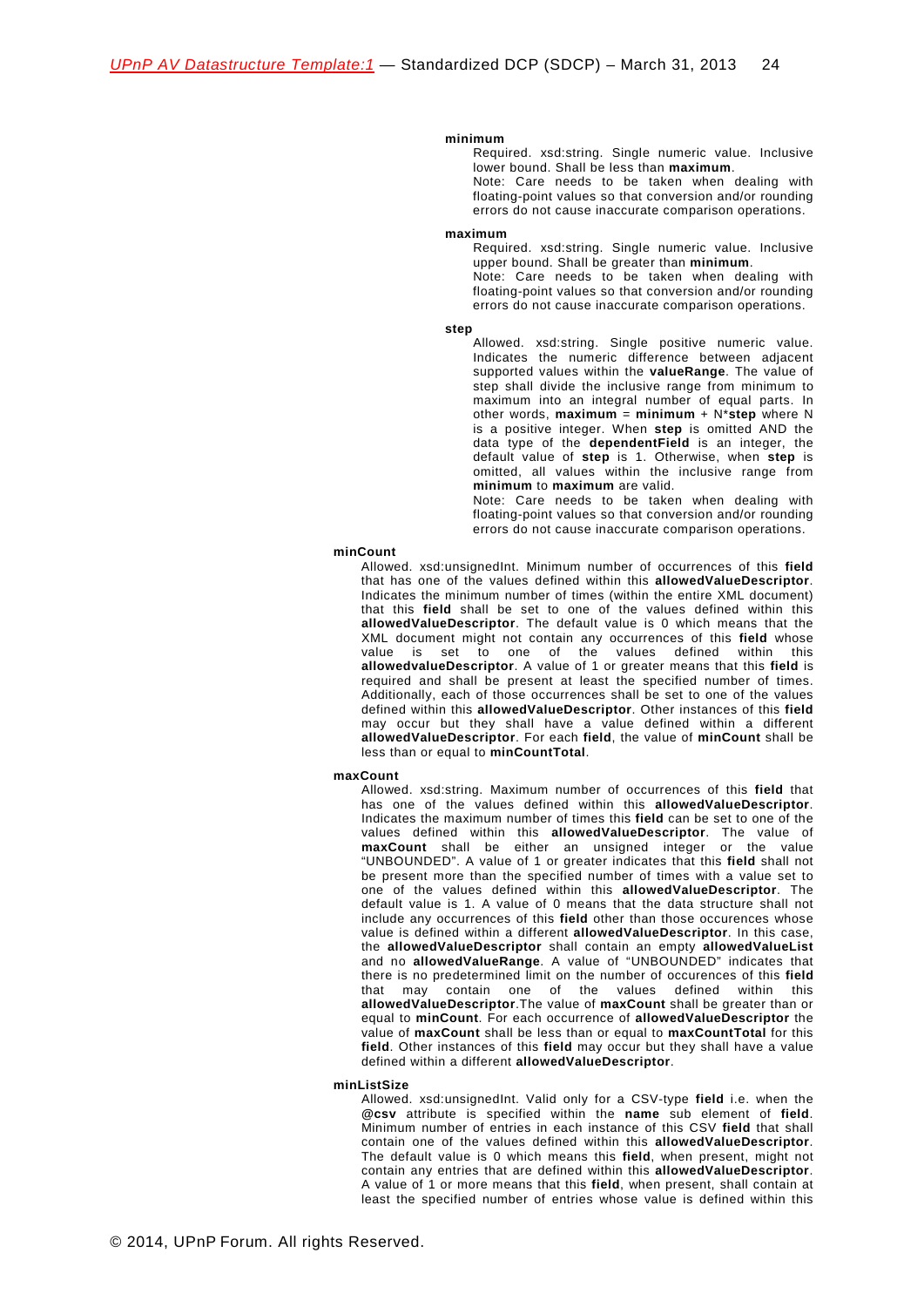**allowedValueDescriptor**. Other instances of this **field** may occur but  $thev$  shall have a value defined **allowedValueDescriptor**.

#### **maxListSize**

Allowed. xsd:string. Valid only for a CSV-type **field** i.e. when the **@csv** attribute is specified within the **name** sub element of **field**. Maximum number of entries in each instance of this CSV **field** that are allowed to contain one of the values defined within this **allowedValueDescriptor**. The value of **maxListSize** shall be either an unsigned integer or the value "UNBOUNDED". The default value is 1 which means this CSV **field** shall not contain more than one entry whose value is defined within this **allowedValueDescriptor**. A value of 0 means that no entries within any instance of this CSV **field** are allowed to contain one of the values defined within this **allowedValueDescriptor**. In this case, the **allowedValueDescriptor** shall contain an **allowedValueList** with a single, empty **allowedValue** and no **allowedValueRange**. A value of "UNBOUNDED" indicates that there is no predetermined limit on the number entries that contain one of the values defined within this **allowedValueDescriptor.** Other instances of this **field** may occur but they shall have a value defined within a different they shall have a value defined within  $\overrightarrow{a}$ **allowedValueDescriptor**. The value of **maxListSize** shall be greater than or equal to **minListSize** and less than or equal to **maxListSizeTotal**.

#### **defaultValue**

Allowed. xsd:anyType. Identifies the default value assigned to this **field** if no value is present in the XML document. The contents shall match the data type (**datatype**) of this **field** and it shall belong to the set of allowed values defined within this **allowedValueDescriptor** i.e. **allowAny**, **allowedValueList,** and/or **allowedValueRange**. If this **field** appears as a **dependentField** within another **field**, then that **dependentField** element shall contain the **defaultDependency** attribute with a value of 1.

#### **allowAny**

Allowed. xsd:string. The existence of this element indicates that this field may be set to any value allowed by this **field**'s data type. The content of this element shall be empty. **allowAny** shall not be included along with the **allowedValueList** or **allowedValueRange** elements.

#### **allowedValueList**

Allowed. Enumerates a set of values that are allowed for this **field** subject to the contraints defined by the **dependentField** element, if present. Multiple **allowedValueLists** shall not be specified. **allowedValueList** shall not be included along with the **allowAny** element. Contains the following sub elements:

#### **allowedValue**

Required. xsd:anyType. Identifies one of the values that are allowed for this **field**. Legal values are typically defined by the UPnP Forum AV Working Committee. However, vendors may, if the working committee permits it, add vendor-specific allowed values. An empty **allowedValue** element means that the content of this **field** is permitted to be empty. An **allowedValueList** with only an empty **allowedValue** means that when this **field** exists, its value shall be empty. For a CSV-type **field** (**@csv**), an **allowedValue** entry indicates one possible value of an entry in the CSV list. It does not indicate one of the possible combinations of values for the entire CSV list.

Note that for a heterogeneous CSV-type **field**, it might not be practical to enumerate all of the allowed values that are possible. In this case, it is recommended to specify **allowAny**.

#### **allowedValueRange**

Allowed. Defines a range and resolution for a set of numeric values that are allowed for this **field** subject to the contraints defined by the **dependentField** element, if present. Valid only for numeric data types. Multiple **allowedValueRange** elements may be specified. Shall not be included along with the **allowAny** element. Contains the following sub elements:

#### **minimum**

Required. xsd:string. Single numeric value. Inclusive lower bound. Shall be less than **maximum**.

Note: Care needs to be taken when dealing with floating-point values so that conversion and/or rounding errors do not cause inaccurate comparison operations.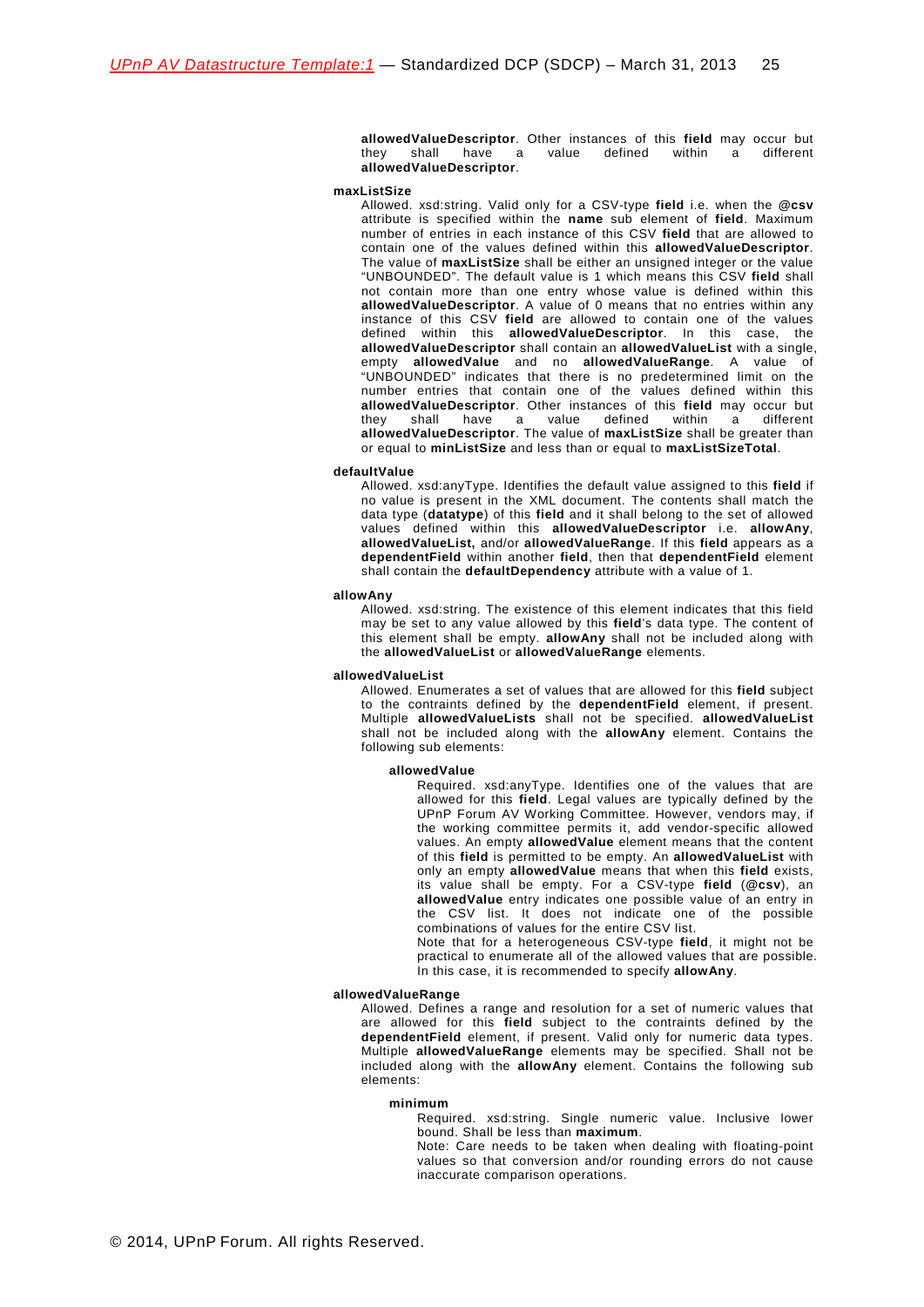#### **maximum**

Required. xsd:string. Single numeric value. Inclusive upper bound. Shall be greater than **minimum**.

Note: Care needs to be taken when dealing with floating-point values so that conversion and/or rounding errors do not cause inaccurate comparison operations.

#### **step**

Allowed. xsd:string. Single positive numeric value. Indicates the numeric difference between adjacent valid values within the **allowedValueRange**. The value of step shall divide the inclusive range from minimum to maximum into an integral number of equal parts. In other words, **maximum** = **minimum** + N\***step** where N is a positive integer. When **step** is omitted and the data type of the **field** is an integer, the default value of **step** is 1. Otherwise, if **step** is omitted, all values within the inclusive range from **minimum** to **maximum** shall be supported.

Note: Care needs to be taken when dealing with floating-point values so that conversion and/or rounding errors do not cause inaccurate comparison operations.

### <span id="page-25-0"></span>**6 AV Datastructure Schema**

The AV Datastructure XML schema defines the structure of an AVDT document. A machine readable file containing this schema can be found at [\[3\]](#page-4-6). Although the XML schema does not include any extensibility mechanisms (e.g. the inclusion of <xsd:any> tags), AVDT documents are permitted to include additional XML elements and/or attributes beyond those defined in this schema. This allows for vendor-defined extensions and/or for future (standardized) enhancements to the AVDT structure. Consequently, when parsing an AVDT document any unrecognized elements and/or attributes shall be gracefully ignored.

Each Datastructure (identified by the <contextID> and <dataStructType> elements) is described by an AVDT Document which in turn is an instantiation of a particular version of the AVDT schema. As the AVDT schema is enhanced over time, each version is assigned a unique number as indicated by the latter part of the schema URN as follows (see subclause [4.3.2\)](#page-16-0):

xsi:schemaLocation=" urn:schemas-upnp-org:av:avdt http://www.upnp.org/schemas/av/avdt.xsd"

where the number 1 after the "v" is the version number. Each AVDT schema version update shall be backward compatible with the previous version. Specifically, XML elements and/or attributes may be added to more recent AVDT schema versions, but shall not ever be removed. As a result, when examining the schema version value, implementations will likely want to perform a greater-than-or-equal-to comparison rather than just a plain equality check.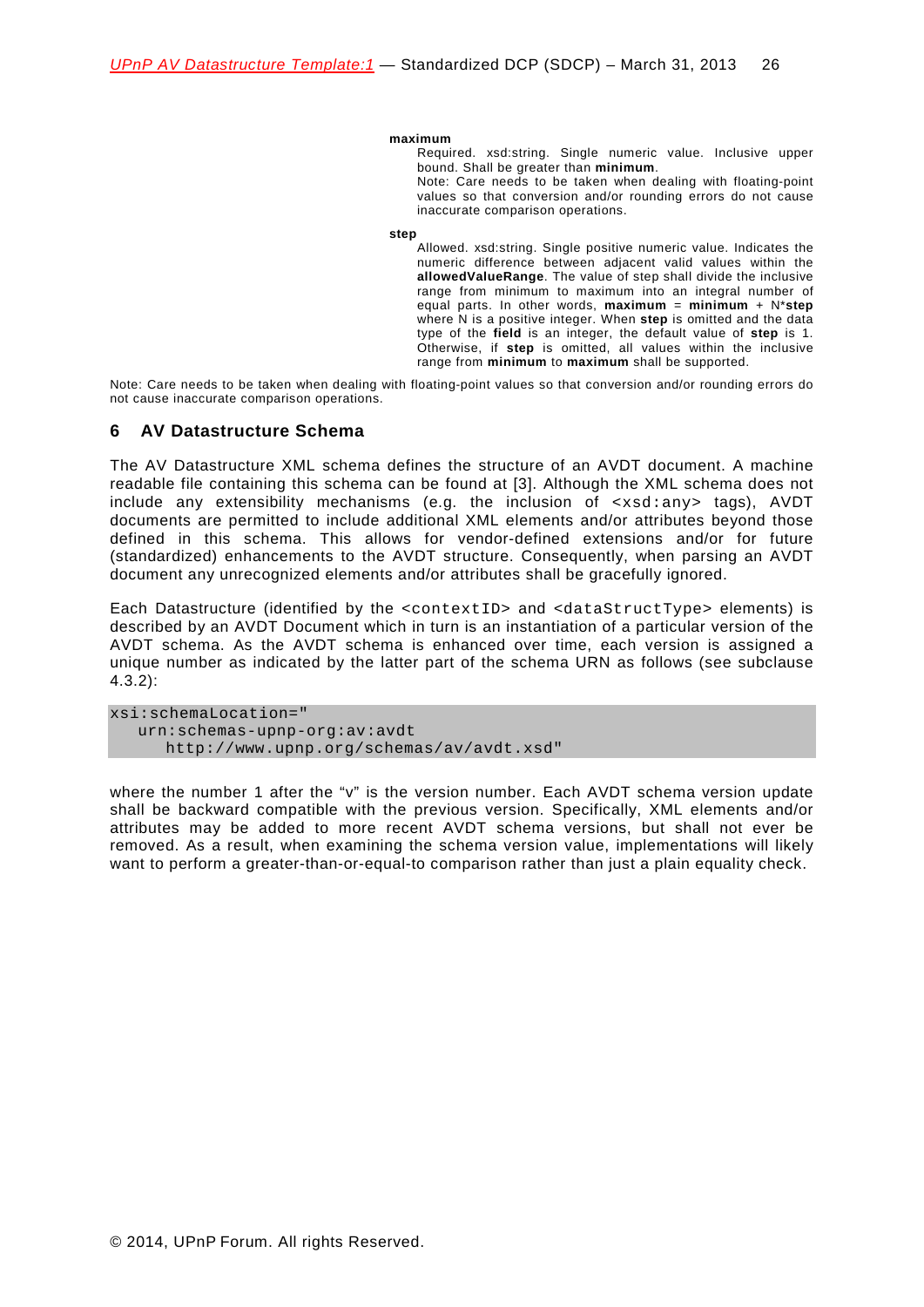# **Annex A**

### (informative)

# **Bibliography**

<span id="page-26-0"></span>The following documents, in whole or in part, may be useful for understanding this document but they are not essential for its application. For dated references, only the edition cited applies. For undated references, the latest edition of the referenced document (including any amendments) applies.

[37] – *AVArchitecture:2*, UPnP Forum, March 31, 2013. Available at: [http://www.upnp.org/specs/av/UPnP-av-AVArchitecture-v2-20130331.pdf.](http://www.upnp.org/specs/av/UPnP-av-AVArchitecture-v2-20101231.pdf) Latest version available at: [http://www.upnp.org/specs/av/UPnP-av-AVArchitecture-v2.pdf.](http://www.upnp.org/specs/av/UPnP-av-AVArchitecture-v2.pdf)

[38] – ISO/IEC CD 21000-2:2001**,** *Information Technology - Multimedia Framework - Part 2: Digital Item Declaration,* July 2001.

[39] – *DeviceProtection:1*, UPnP Forum, February 24, 2011. Available at: [http://www.upnp.org/specs/gw/UPnP-gw-DeviceProtection-v1-Service-](http://www.upnp.org/specs/gw/UPnP-gw-DeviceProtection-v1-Service-20110224.pdf)[20110224.pdf.](http://www.upnp.org/specs/gw/UPnP-gw-DeviceProtection-v1-Service-20110224.pdf)

Latest version available at: [http://www.upnp.org/specs/gw/UPnP-gw-DeviceProtection-v1-](http://www.upnp.org/specs/gw/UPnP-gw-DeviceProtection-v1-Service.pdf) [Service.pdf.](http://www.upnp.org/specs/gw/UPnP-gw-DeviceProtection-v1-Service.pdf)

[40] – *HyperText Transport Protocol – HTTP/1.1*, R. Fielding, J. Gettys, J. Mogul, H. Frystyk, L. Masinter, P. Leach, T. Berners-Lee, June 1999. Available at: [http://www.ietf.org/rfc/rfc2616.txt.](http://www.ietf.org/rfc/rfc2616.txt)

[41] – *IEC 61883 Consumer Audio/Video Equipment – Digital Interface - Part 1 to 5*. Available at: [http://www.iec.ch.](http://www.iec.ch/)

[42] – *IEC-PAS 61883 Consumer Audio/Video Equipment – Digital Interface - Part 6*. Available at: [http://www.iec.ch.](http://www.iec.ch/)

[43] – *IEEE P802.1AS™ (Draft 7.0) - Timing and Synchronization for Time-Sensitive Applications in Bridged Local Area Networks*, Institute of Electrical and Electronics Engineers, March 23, 2010.

Available at: [http://www.ieee802.org/1/pages/802.1as.html.](http://www.ieee802.org/1/pages/802.1as.html)

[44] – *IEEE-P1733™ (Draft 2.2) – Audio Video Bridge Layer 3 Transport Protocol*, International Institute of Electrical and Electronics Engineers, April 20, 2009. Available at: [http://grouper.ieee.org/groups/1733.](http://grouper.ieee.org/groups/1733)

[45] – *Data elements and interchange formats – Information interchange -- Representation of dates and times*, International Standards Organization, December 21, 2000. Available at: [ISO 8601:2000.](http://www.iso.org/iso/en/CatalogueDetailPage.CatalogueDetail?CSNUMBER=26780&ICS1=1&ICS2=140&ICS3=30)

[46] – *IETF RFC 1341, MIME (Multipurpose Internet Mail Extensions)*, N. Borenstein, N. Freed, June 1992.

Available at: [http://www.ietf.org/rfc/rfc1341.txt.](http://www.ietf.org/rfc/rfc1341.txt)

[47] – *MediaRenderer:3*, UPnP Forum, March 31, 2013. Available at: [http://www.upnp.org/specs/av/UPnP-av-MediaRenderer-v3-Device-20130331.pdf.](http://www.upnp.org/specs/av/UPnP-av-MediaRenderer-v3-Device-20101231.pdf) Latest version available at: [http://www.upnp.org/specs/av/UPnP-AV-MediaRenderer-v3-](http://www.upnp.org/specs/av/UPnP-AV-MediaRenderer-v3-Device.pdf)

[48] – *MediaServer:4*, UPnP Forum, March 31, 2013.

Available at: [http://www.upnp.org/specs/av/UPnP-av-MediaServer-v4-Device-20130331.pdf.](http://www.upnp.org/specs/av/UPnP-av-MediaServer-v4-Device-20101231.pdf) Latest version available at: [http://www.upnp.org/specs/av/UPnP-AV-MediaServer-v4-](http://www.upnp.org/specs/av/UPnP-AV-MediaServer-v4-Device.pdf) [Device.pdf.](http://www.upnp.org/specs/av/UPnP-AV-MediaServer-v4-Device.pdf)

[Device.pdf.](http://www.upnp.org/specs/av/UPnP-AV-MediaRenderer-v3-Device.pdf)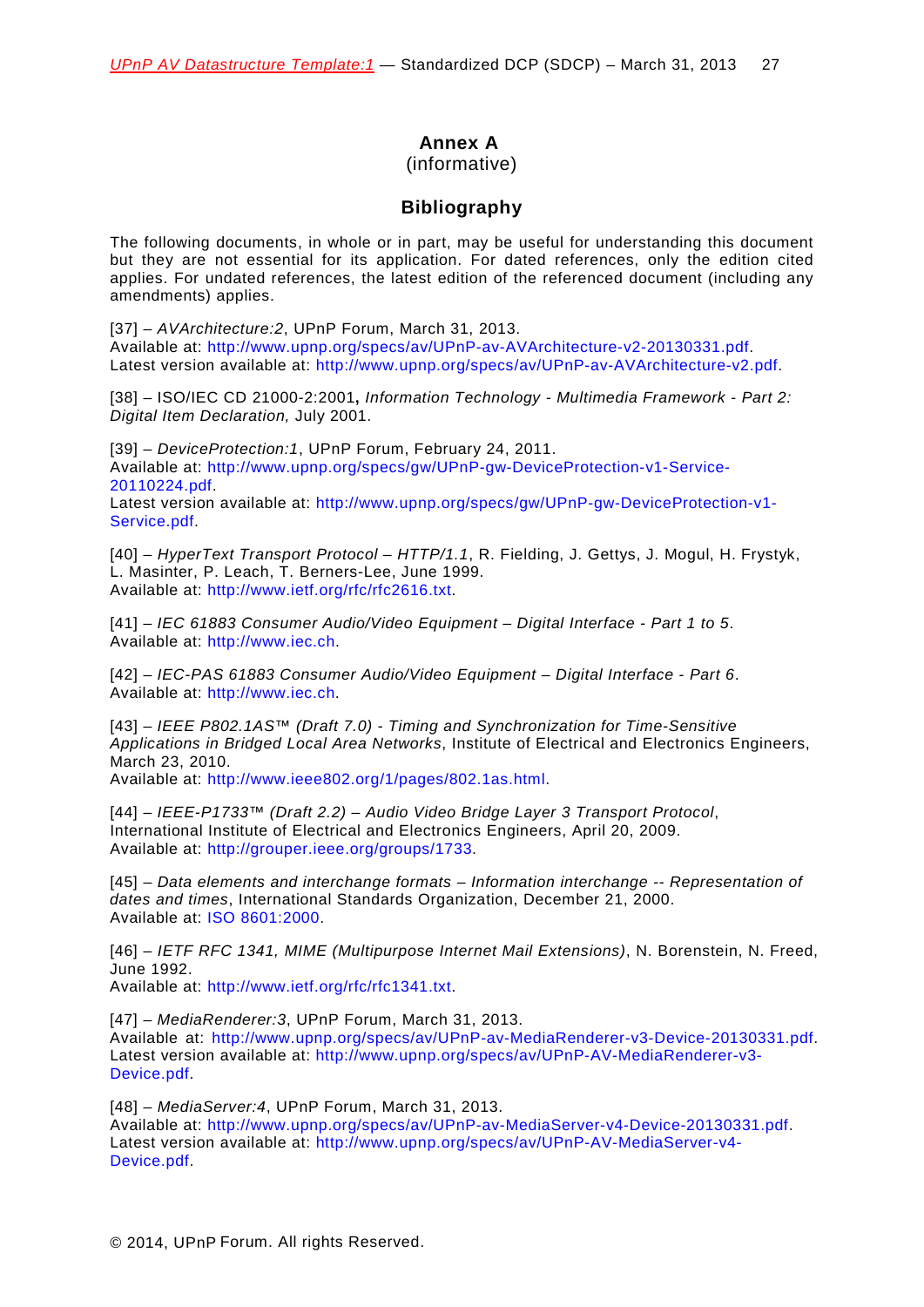[49] – *IETF RFC 1305, Network Time Protocol (Version 3) Specification, Implementation and Analysis*, David L. Mills, March 1992. Available at: [http://www.ietf.org/rfc/rfc1305.txt.](http://www.ietf.org/rfc/rfc1305.txt)

[50] – *IETF RFC 1321, The MD5 Message-Digest Algorithm*, R. Rivest, April 1992. Available at: [http://tools.ietf.org/html/rfc1321.](http://tools.ietf.org/html/rfc1321)

[51] – *IETF RFC 1738*, *Uniform Resource Locators (URL)*, Tim Berners-Lee, et. Al., December 1994.

Available at: [http://www.ietf.org/rfc/rfc1738.txt.](http://www.ietf.org/rfc/rfc1738.txt)

[52] – *IETF RFC 2030, Simple Network Time Protocol (SNTP) Version 4 for IPv4, IPv6 and OS*, D Mills, October 1996. Available at: [http://www.ietf.org/rfc/rfc2030.txt.](http://www.ietf.org/rfc/rfc2030.txt)

[53] – *IETF RFC 2045*, *Multipurpose Internet Mail Extensions (MIME) Part 1:Format of Internet Message Bodies*, N. Freed, N. Borenstein, November 1996. Available at: [http://www.ietf.org/rfc/rfc2045.txt.](http://www.ietf.org/rfc/rfc2045.txt)

[54] – *IETF RFC 2119, Key words for use in RFCs to Indicate Requirement Levels*, S. Bradner, 1997.

Available at: [http://www.faqs.org/rfcs/rfc2119.html.](http://www.faqs.org/rfcs/rfc2119.html)

[55] – *IETF RFC 3986, Uniform Resource Identifiers (URI): Generic Syntax*, January 2005. Available at: [http://www.ietf.org/rfc/rfc3986.txt.](http://www.ietf.org/rfc/rfc3986.txt)

[56] – *IETF RFC 3174, US Secure Hash Algorithm 1 (SHA1)*, D. Eastlake et al, September 2001.

Available at: [http://tools.ietf.org/html/rfc3174.](http://tools.ietf.org/html/rfc3174)

[57] – *IETF RFC 3339, Date and Time on the Internet: Timestamps*, G. Klyne, Clearswift Corporation, C. Newman, Sun Microsystems, July 2002. Available at: [http://www.ietf.org/rfc/rfc3339.txt.](http://www.ietf.org/rfc/rfc3339.txt)

[58] – *IETF RFC 4078, The TV-Anytime Content Reference Identifier (CRID)*, N. Earnshaw et al, May 2005. Available at: [http://www.ietf.org/rfc/rfc4078.txt.](http://www.ietf.org/rfc/rfc4078.txt)

[59] – *IETF RFC 3550, RTP: A Transport Protocol for Real-Time Applications,* H. Schulzrinne, S. Casner, R. Frederick, V. Jacobson, July 2003.

Available at: [http://www.ietf.org/rfc/rfc3550.txt.](http://www.ietf.org/rfc/rfc3550.txt)

[60] – *IETF RFC 2326, Real Time Streaming Protocol (RTSP)*, H. Schulzrinne, A. Rao, R. Lanphier, April 1998. Available at: [http://www.ietf.org/rfc/rfc2326.txt.](http://www.ietf.org/rfc/rfc2326.txt)

[61] – *Unicode Standard Annex #15, Unicode Normalization Forms, version 4.1.0, revision 25*, M. Davis, M. Dürst, March 25, 2005. Available at: [http://www.unicode.org/reports/tr15/tr15-25.html.](http://www.unicode.org/reports/tr15/tr15-25.html)

[62] – *Unicode Technical Standard #10, Unicode Collation Algorithm version 4.1.0*, M. Davis, K. Whistler, May 5, 2005. Available at: [http://www.unicode.org/reports/tr10/tr10-14.html.](http://www.unicode.org/reports/tr10/tr10-14,html)

[63] – *Unicode Technical Standard #10, Unicode Collation Algorithm, version 4.1.0, revision 14*, M. Davis, K. Whistler, May 5, 2005. Available at: [http://www.unicode.org/reports/tr10/tr10-14.html.](http://www.unicode.org/reports/tr10/tr10-14.html)

[64] – *Unicode Technical Standard #35, Locale Data Markup Language, version 1.3R1, revision 5*,.M. Davis, June 2, 2005. Available at: [http://www.unicode.org/reports/tr35/tr35-5.html.](http://www.unicode.org/reports/tr35/tr35-5.html)